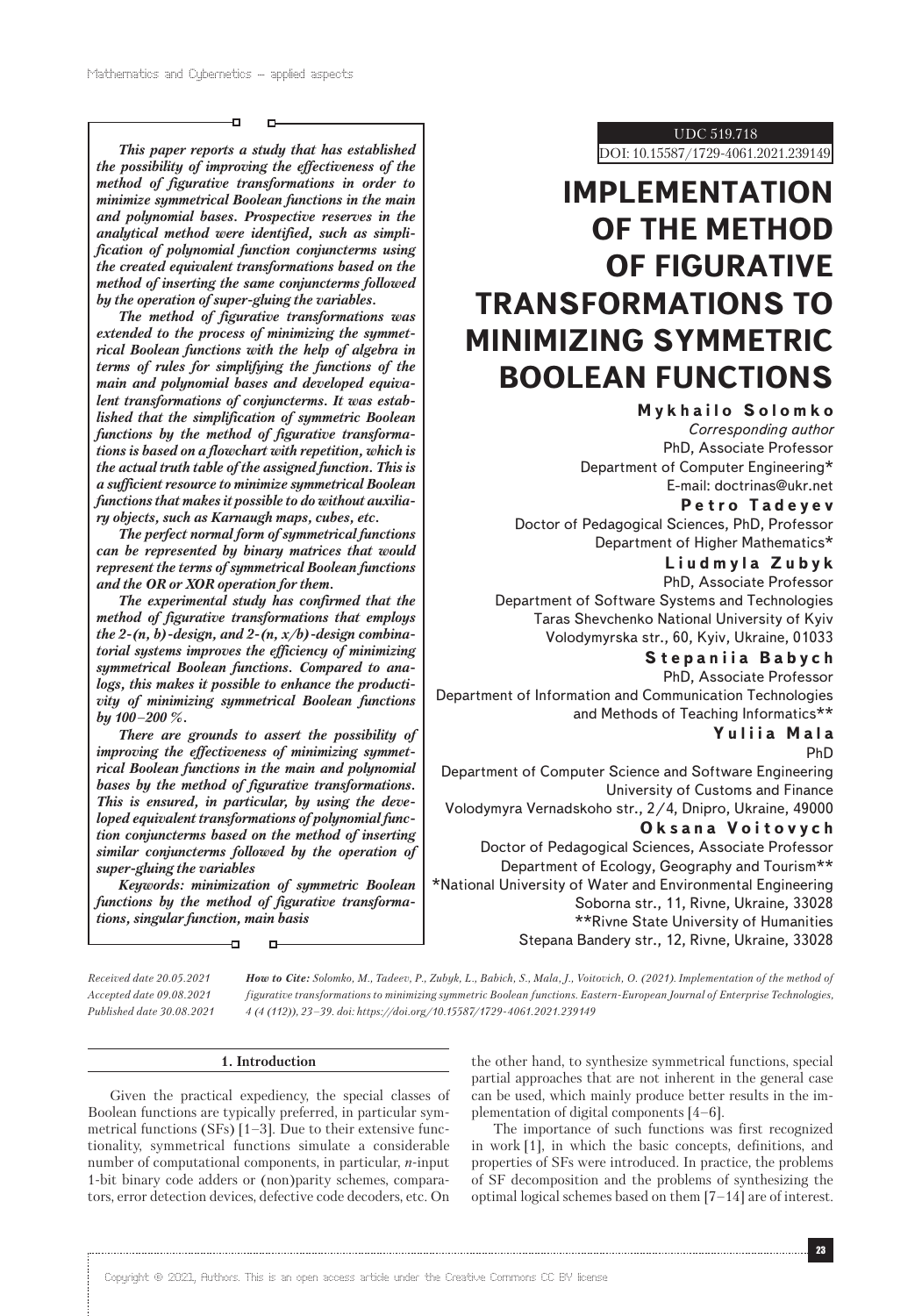The Boolean function  $f(x_1, x_2, ..., x_n)$  is symmetric with respect to the variables  $x_1$ ,  $x_2$ , ...,  $x_n$  if, for any substitution:

$$
\begin{pmatrix} 1 & 2 \dots k \\ x_1 & x_2 \dots k \end{pmatrix}
$$

the following equality holds:

$$
f(x_1,...,x_k,x_{k+1},...,x_n) = f(x_{j_1},...,x_{j_k},x_{j_{k+1}},...,x_{j_n}).
$$

Typically, symmetry refers to the permutations of object parameters that leave it unchanged. They give an idea of the structure of an object that can be used to facilitate calculations on it. Permutations can also serve as a guideline for maintaining this structure when an object is transformed in a certain way. Thus, the symmetry for Boolean functions is the permutation of variables with a possible addition, which leaves the values of functions unchanged (Fig. 1).



Fig. 1. Illustration of the Boolean function symmetry

This property of symmetrical functions makes it possible to optimize logical synthesis in the design of digital circuits.

The simplest examples of symmetrical functions are functions submitted by the disjunction and conjunction of non-inverted variables:

$$
f(A,B) = A + B = B + A;
$$

$$
f(A,B) = AB = BA.
$$

The peculiarity of minimizing Boolean functions by the method of figurative transformations is the use of binary matrices with a list of rules for the equivalent transformation of conjuncterms or max terms of the predefined functions. The result of simplifying the terms in a binary matrix is some universal function, metadata that can explain other data, for example, to derive a minimum Boolean function for another basis. That defines the eidos (hermeneutics) of logical operations on binary structures, as well as instances of classes of functions of logical bases on binary matrices. The eidos of logical operations on 2-dimensional binary structures, as a clear presence of the abstract, makes it possible to focus on what the object does, not how it does it.

The evolution of the visual-matrix form of the analytical method is the result of the introduction of new logical operations for simplifying logical functions. In particular, these are the operations of super-gluing the variables, incomplete super-gluing the variables, doubling the constituents followed by the operation of simple gluing the variables, inserting similar conjuncterms followed by the operation of super-gluing the variables.

Those objects (logical operations) still make it possible in practice to increase the hardware capabilities of minimizing symmetrical Boolean functions by analytical method, to increase the control function, which warrants the optimal result, and to practically bypass, to some extent, without the use of automation of the process of minimizing symmetrical

functions in the main and polynomial bases. The interpretation of the result of using those logical operations is that there are no symmetric logical functions (except for minimal ones), which cannot be simplified.

Thus, a relevant aspect of theoretical research into the minimization of symmetrical Boolean functions by the method of figurative transformations is to identify opportunities for improvement and expansion of the apparatus of synthesis of arithmetic components based on symmetrical functions for their application in digital technologies. Specifically, still relevant are theoretical studies on minimizing symmetrical Boolean functions, aimed at improving such factors as:

– the visual-matrix methods for minimizing symmetrical Boolean functions of the main and polynomial bases;

– the cost of technology to minimize symmetrical Boolean functions;

– ensuring the reliability of the result from minimizing symmetrical Boolean functions.

## **2. Literature review and problem statement**

The method of synthesis of symmetric logical functions generated by schemes in the worst case with a depth of  $O(log^2 n)$ was proposed in work [15]. It was noted that the reported method for synthesizing symmetrical functions is the first, which is aimed at reducing the depth of logical schemes generated for symmetrical Boolean functions. The experimental results demonstrated that the approach in question reduces the depth of the final implementation of the function to 25.93 % compared to other methods of synthesis of symmetrical functions.

The matrix method of parallel decomposition to minimize symmetrical Boolean functions in orthogonal form is presented in work [16]. The results obtained when using that method, compared to the use of Zhegalkin polynomials, demonstrate the improved indicators of the complexity of the implementation of schemes of digital devices. Due to the polarization of inputs of Boolean functions, the method can be used as one of the components of the complete matrix method of parallel decomposition to obtain a complex minimum form of Boolean functions, which has better implementation indicators compared to classical forms of representation of Boolean functions. The peculiarity of the method is the use of already prepared extended matrices and tables of a complete list of conjunctive sets, which can significantly reduce the time of minimization of the predefined function.

Two parallel algorithms for solving the problem of finding exact ESOP expressions for an arbitrary Boolean function are proposed in work [17]. Since this minimization problem is very complex, the solution is only available for the seven variables of the assigned function. The processing time of some symmetric functions of the seven variables is about a week. With the help of the proposed algorithm, which is hybrid (OpenMP, MPI), for a cluster of three nodes and with four cores, it is possible to achieve more than nine times the acceleration of the calculation of the task.

A special metric that motivates Boolean functions is multiplicative complexity (MC): the minimum number of AND gateways, which is sufficient to implement a Boolean function based on {XOR, AND, NOT}. Paper [18] examines MC of the symmetrical Boolean functions, the output of which is invariant in the reordering of input variables. Based on the Hemming weights method, new methods are introduced that allow the synthesis of circuits with fewer logical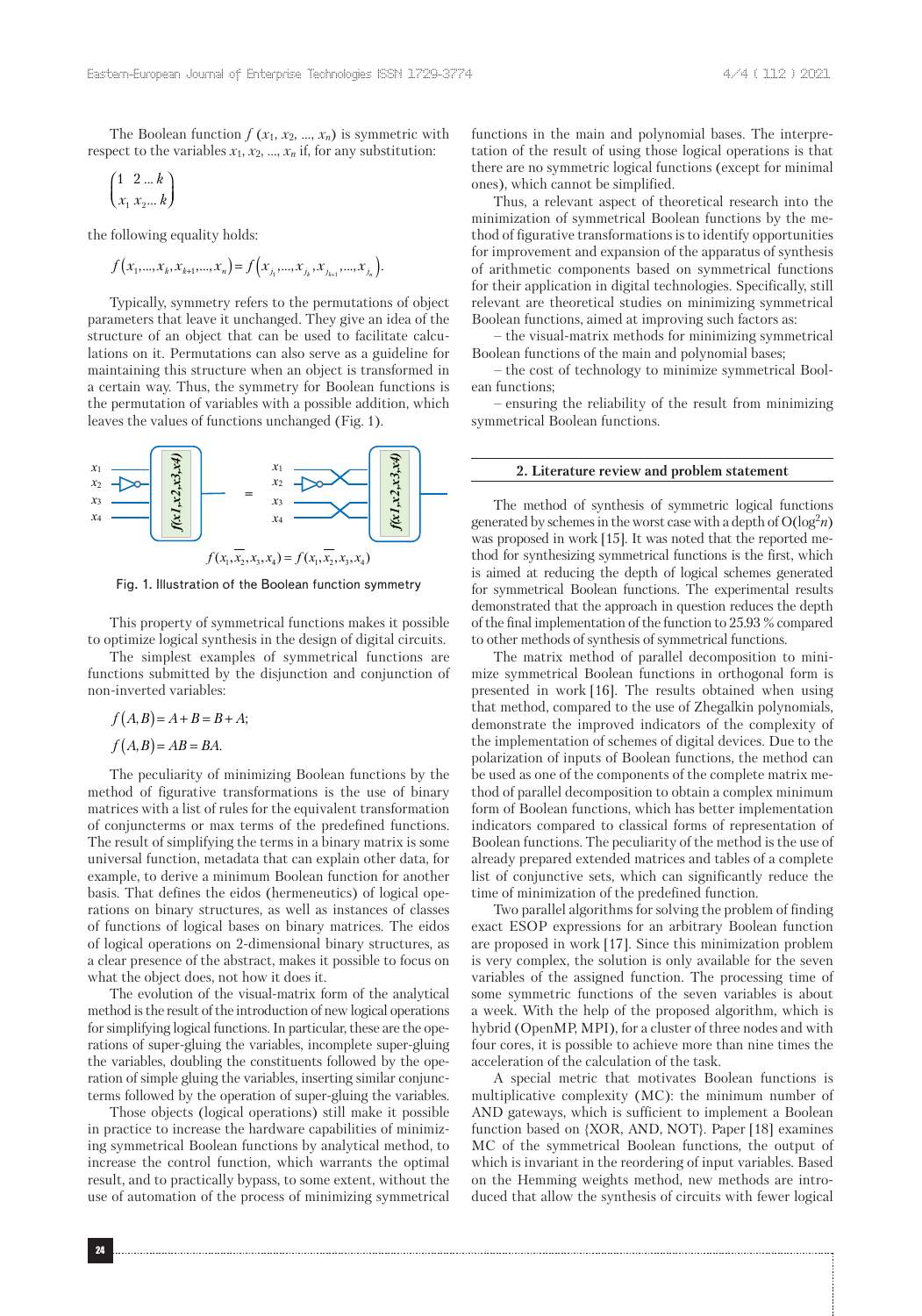elements of AND, compared to the upper limit. Work [18] presents the generation of schemes for all such functions up to 25 variables. As a special focus, the authors report specific upper limits for MC of the elementary symmetric functions

*k*  $\sum_{k}^{n}$  and counting functions  $\sum_{k}^{n}$  up to *n*=25 input variables.

In addition, the upper limits of the maximum MC in the class of *n*-variable symmetric Boolean functions for each *n* to 132 are demonstrated.

Classic two-variable symmetry plays an important role in many EDA applications, ranging from logical synthesis to formal verification. Paper [19] proposes a complete circuit-based method that uses structural analysis, integrated modeling, and logical matching for the rapid and scalable detection of classic symmetry of fully-set Boolean functions. Experimental results demonstrate that the proposed method works for Boolean functions with a large number of variables for which BDD cannot be constructed.

The algorithm for minimizing the Reed-Muller functions at fixed polarity (FPRM) for polynomial time for fully symmetrical Boolean functions based on ordered functional decision-making diagrams (OFDD) is presented in paper [20]. The generalization of the minimization algorithm for partially symmetrical functions was investigated. The minimization algorithm is implemented as a Sympathy program. The advantages of the proposed algorithm are illustrated by examples and experimental results of minimizing symmetric functions in the FPRM class.

The new PSDKRO implementation method is considered in paper [21]. The Pseudo Kronecker (PSDKRO) expressions are the AND/EXOR class of logical functions. The paper proves that the exact minimization of PSDKRO for fully symmetrical functions can be done over a polynomial time. Experimental results of simplification of symmetrical functions are presented to compare the effectiveness of the approach in question with other methods of AND/EXOR minimization.

Abbreviated ordered decision-making binary diagrams (ROBDDs) are data structures that are often used to present and manipulate logical functions. Because ROBDD size is extremely sensitive to ordering variables in a chart, many heuristics have been designed to get the optimal order of variables. For a class of partially symmetric Boolean functions, paper [22] demonstrates a new general method of improving the quality of heuristics of ordering ROBDD variables based on the exchange of variables. To demonstrate the effectiveness of the approach in question, statistical and control results of ordering variables on ROBDD are presented.

Symmetrical and partially symmetrical functions are studied from an algebraic point of view. Work [23] considers tests for the detection of such properties. A more general approach is presented, which includes the concept of ρ-symmetrical Boolean functions. The canonical form for ρ-symmetrical functions is derived, which leads to synthesis procedures that improve Shannon's results.

Paper [24] proposes a method for identifying types of symmetry based on the specified classification (asymmetry, simple symmetry, anti-symmetry, poly symmetry, pseudo symmetry) in Boolean functions *n* variables using so-called decomposition clones formed by *q*-separation of specified minterms. The theorem on the basis of which it is possible to find and identify different types of symmetry of Boolean functions by methods easier than known ones is formulated. The advantages of the described authentication algorithm are illustrated using an example.

The reviewed literary sources [15–24] mainly report methods of minimizing symmetrical Boolean functions in the Boolean and Reed-Muller bases. There are methods for simplifying symmetrical Boolean functions that use theoretical objects of contiguous theory as Hemming scales, ordered binary decision-making diagrams (ROBDDs), etc. The algorithms for the implementation of the considered methods are evaluated by polynomial complexity. A mandatory technological point for the implementation of those algorithms and methods is the need for automated calculations. In the complex search for the optimal function, compensation may be an approximate synthesis – the tendency of logical synthesis, when some results of the logical specification change within the permissible non-optimality of the digital circuit to be designed.

A method of figurative transformations based on binary combinatorial systems with repeated 2-(*n*, *b*)-design, 2-(*n, x*/*b*) design belongs to the visual-matrix form of the analytical method [25] by qualification and does not exclude the manual technique for minimizing symmetric Boolean functions.

Thus, the algorithms and methods, the software tools designed for them, covering the general procedure for minimizing symmetrical Boolean functions [15–24] and the method of figurative transformations take different approaches (principles of minimization). Therefore, they imply different prospects regarding the possibility of algorithmic minimization of symmetrical Boolean functions.

The prospect of the method of figurative transformations, as a descendant of the analytical method, regarding the proper minimization of symmetric logical functions in the Reed-Muller basis is the creation of the necessary algebra in terms of the rules for the equivalent transformation of polynomial functions [26]. As well as new developed equivalent transformations of conjuncterms in the polynomial normal form (PNF) based on the method of inserting similar conjuncterms with the following operation of super-gluing the variables (chapter 5. 1). Thus, the classical analytical method still has the prospect of increasing its hardware capabilities in relation to the minimization of symmetrical Boolean functions. And this is the reason to believe that the software and technological base, which is represented by algorithms and methods with theoretical objects of adjacent theories [15–24], is insufficient to conduct theoretical research on the optimal minimization of symmetrical Boolean functions, in particular in the Reed-Muller basis.

This predetermines the need for research involving equivalent figurative transformations in order to minimize symmetrical Boolean functions. In particular, with a procedure that uses equivalent transformations of PNF conjuncterms based on the method of inserting similar conjuncterms of polynomial functions with the following operation of supergluing the variables (chapter 5. 1.).

In the practical aspect, a method of figurative transformations will ensure the expansion of possibilities of technology design of digital components based on symmetric Boolean functions in the main  $\{ \vee, \wedge, \neg \}$  and polynomial  ${ \wedge, \oplus, 1 }$  bases.

#### **3. The aim and objectives of the study**

The purpose of this work is to extend the method of figurative transformations to minimize symmetrical Boolean functions in the class of perfect disjunctive normal forms (PDNFs), perfect conjunctive normal forms (PCNFs), and perfect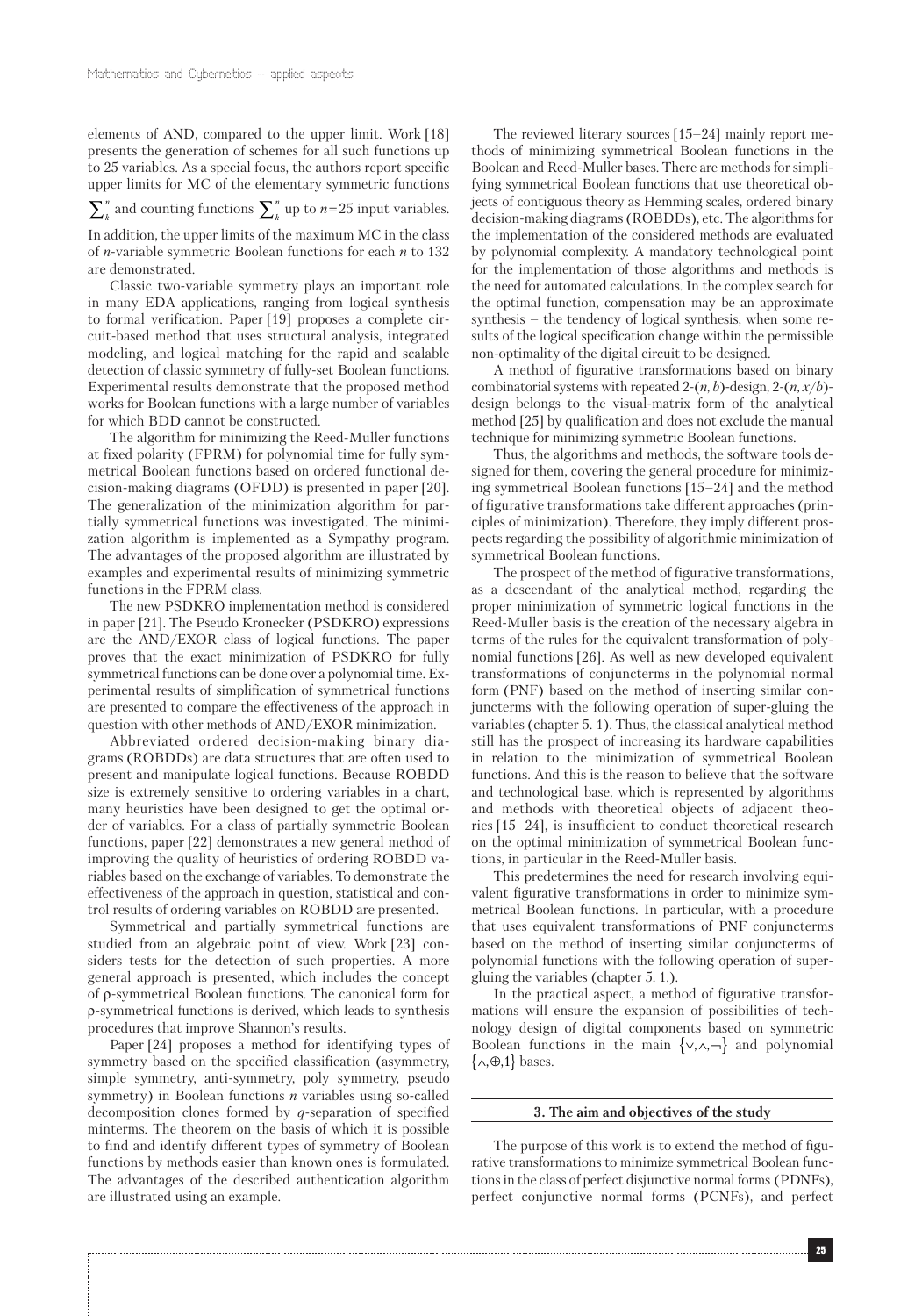polynomial normal forms (PPNFs). This will make it possible to simplify, increase the productivity of minimization of symmetrical Boolean functions in the main and polynomial bases by using the algebraic apparatus of the specified bases.

To accomplish the aim, the following tasks have been set:

– to establish the equivalent transformations of a normal polynomial form by inserting similar conjuncterms with the following operation of super-gluing the variables;

– to analyze the results of simplification of symmetric Boolean functions in the main basis {I, OR, NOT} by the method of figurative transformations and examples of minimizing symmetric functions in the Boole basis in order to compare the cost of implementing the minimum symmetric function and the number of procedural steps;

– to analyze the results of simplification of symmetric Boolean functions in the Reed-Muller basis by the method of figurative transformations and examples of minimizing symmetric functions in a polynomial basis in order to compare the cost of implementing a minimum symmetric function and the number of procedural steps;

– to conduct a comparative analysis of the results of simplification of Boolean functions with partial symmetry by the method of figurative transformations and decomposition methods in order to compare the cost of implementing the minimum symmetric function and the number of procedural steps;

– to optimize the logical structure of the symmetrical 4-input binary code adder.

#### **4. The study materials and methods**

The peculiarity of minimizing symmetrical Boolean functions is that not all such functions are simplified in a perfect disjunctive normal form (PDNF) or in a perfect conjunctive normal form (PCNF) of the main basis  $\{ \vee, \wedge, \neg \}$ . Using an element basis of only one functionally complete system of switch functions, in a general case, does not provide conditions for obtaining the optimal combination scheme. As the practice of designing logical circuits by combining element bases that belong to several functionally complete systems (for example, {I, OR, NOT} systems) makes it possible to build optimal combination schemes (in terms of hardware complexity and performance), including the use of symmetrical Boolean functions.

*Example* 1. The Boolean symmetrical function (SF) is a function equal to 1 on  $C_n^a$  sets of variables that have exactly *a* unities on all these sets [27]. The number *a* is termed the SF index. The fundamental SF is a function with one index, the peculiarity of which is the impossibility of using the operation of gluing the variables for the Boole basis  $\{ \vee, \wedge, \neg \}.$ Thus, the fundamental SF of 3 variables with the index *a* = 1 in the Boole basis is written in the following form (1) [27]:

$$
H_3(1) = x_1 \overline{x_2} \ \overline{x_3} + \overline{x_1} x_2 \overline{x_3} + \overline{x_1} \ \overline{x_2} x_3. \tag{1}
$$

Symmetrical function (1) represents a 3-level logic whose cost of implementation is  $k_{\theta} / k_{\mu} / k_{\mu} = 3 / 9 / 6$ , where  $k_{\theta}$ ,  $k_{\theta}$ , *kin* is the number of conjuncterms, literals, and inverters, respectively [28].

However, symmetric function (1) can be simplified on a polynomial basis  $\{\wedge, \oplus, 1\}$  with the transition to a mixed basis. Since function (1) is singular [26], let us dig into the Reed-Muller algebra. We obtain:

$$
H_3(1)_{\min} = \begin{vmatrix} 1 & 0 & 0 \\ 0 & 1 & 0 \\ 0 & 0 & 1 \end{vmatrix} = \begin{vmatrix} 1 & 0 & 0 \\ 0 & 1 & 0 \\ 0 & 0 & 0 \\ 0 & 1 & 1 \end{vmatrix} = \begin{vmatrix} 0 & 0 & 0 \\ 0 & 0 & 1 \\ 0 & 1 & 1 \end{vmatrix} = \frac{\overline{x_2}}{x_3} \overline{x_3} \oplus \overline{x_1} \oplus \overline{x_1} x_2 x_3 = \overline{x_2} \overline{x_3} \oplus \overline{x_1} \overline{x_2} \overline{x_3} = \overline{x_2} \overline{x_3} \oplus \overline{x_1} \overline{x_2} \overline{x_3} = \overline{x_2} \overline{x_3} \oplus \overline{x_1} \overline{x_2} \overline{x_3} = \overline{x_2} \overline{x_3} \oplus \overline{x_1} \overline{x_2} \overline{x_3} = \overline{x_2} \overline{x_3} \oplus \overline{x_1} \overline{x_2} \overline{x_3} = \overline{x_2} \overline{x_3} \oplus \overline{x_1} \overline{x_2} \overline{x_3} = \overline{x_2} \overline{x_3} \oplus \overline{x_1} \overline{x_2} \overline{x_3} = \overline{x_2} \overline{x_3} \oplus \overline{x_1} \overline{x_2} \overline{x_3} = \overline{x_2} \overline{x_3} \oplus \overline{x_1} \overline{x_2} \overline{x_3} = \overline{x_2} \overline{x_3} \oplus \overline{x_1} \overline{x_2} \overline{x_3} = \overline{x_2} \overline{x_3} \oplus \overline{x_1} \overline{x_2} \overline{x_3} = \overline{x_2} \overline{x_3} \oplus \overline{x_1} \overline{x_2} \overline{x_3} = \overline{x_2} \overline{x_3} \oplus \overline{x_1} \overline{x_2} \overline{x_3} = \overline{x_2} \overline{x_3} \oplus \overline{x_1} \overline{x_2} \overline{x_3} = \overline{x_2} \overline{x_3} \overline{x_3} \oplus \overline{x
$$

The minimum symmetric function (MSF) of the function *H*<sub>3</sub>(1) (1) in a mixed base is:

$$
H_3(1)_{\min} = (x_1 + x_2 x_3) \oplus (x_2 + x_3).
$$
 (3)

MSF (3) represents a 3-level logic whose cost of implementation is:

$$
k_{\rm e} / k_{\rm i} / k_{\rm in} = 2 / 5 / 0,
$$

which is four literals less compared to (1) [27].

To simplify function (2), the procedure of inserting similar conjuncterms was applied to the polynomial normal form (PNF) with the following operation of super-gluing the variables [26].

When meditating on MSF (3), we envision that the permutation of the variables  $x_2$  and  $x_3$  would not change the value of the function. Thus, function (3) has partial symmetry for variables with indices 2 and 3.

MSF (3) verification –  $(x_1 + x_2 x_3) \oplus (x_2 + x_3)$ 

The verification of the derived MSF (3) is given in Table 1.

Table 1

|     |            |                 |              |                     | .                                                                                                           |                       |
|-----|------------|-----------------|--------------|---------------------|-------------------------------------------------------------------------------------------------------------|-----------------------|
| No. | $x_1$      | $\mid x_2 \mid$ |              | $x_3$   $H_3(1)(4)$ | $\left(x_1 + x_2x_3\right) \oplus \left(x_2 + x_3\right)$                                                   | $H_3(1)_{\text{min}}$ |
|     |            |                 |              |                     | $(0_1 + 0_2 1_3) \oplus (0_2 + 1_3)$                                                                        |                       |
|     | $2 \mid 0$ |                 |              |                     | $(0_1 + 1_2 0_3) \oplus (1_2 + 0_3)$                                                                        |                       |
|     |            |                 | $\mathbf{0}$ |                     | $\left( \mathbf{1}_1 + \mathbf{0}_2 \mathbf{0}_3 \right) \oplus \left( \mathbf{0}_2 + \mathbf{0}_3 \right)$ |                       |

Table 1 demonstrates that MSF (3)  $(x_1 + x_2x_3) \oplus (x_2 + x_3)$ satisfies the assigned logical function  $H_3(1)$  (1).

*Example* 2. It is required to simplify the Boolean function with partial symmetry given in algebraic form (4):

$$
y = \overline{x_1} \overline{x_2} \overline{x_3} x_4 + \overline{x_1} \overline{x_2} x_3 \overline{x_4} + \overline{x_1} x_2 \overline{x_3} \overline{x_4} + \overline{x_1} x_2 x_3 x_4 ++ x_1 \overline{x_2} \overline{x_3} \overline{x_4} + x_1 \overline{x_2} x_3 x_4 + x_1 x_2 \overline{x_3} x_4 + x_1 x_2 x_3 \overline{x_4}.
$$
 (4)

Permutation of variables  $x_3$  and  $x_4$  does not change the value of function (4).

*Solution*.

Simplification of function (4) implies the PPNF representation with the transition to the Reed-Muller basis: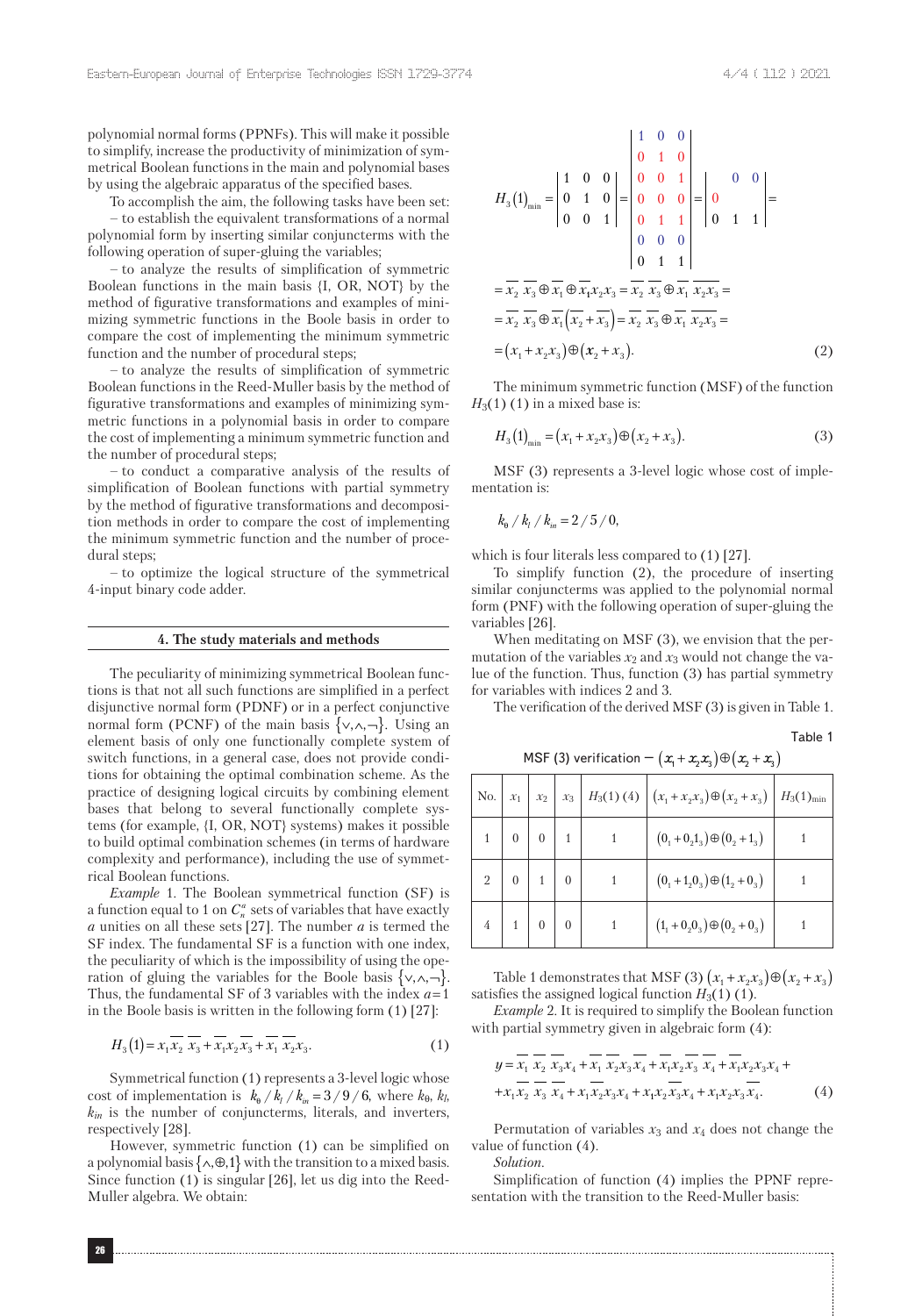$$
y_{\min} = \begin{vmatrix} 0 & 0 & 0 & 1 \\ 0 & 0 & 1 & 0 \\ 0 & 1 & 0 & 0 \\ 1 & 0 & 0 & 0 \\ 1 & 0 & 1 & 1 \\ 1 & 1 & 0 & 1 \\ 1 & 1 & 1 & 0 \end{vmatrix} = \begin{vmatrix} 0 & 0 & 1 \\ 0 & 0 & 1 \\ 0 & 1 & 0 \\ 1 & 0 & 0 \\ 1 & 0 & 1 \\ 1 & 1 & 1 \end{vmatrix} = \frac{1}{2}
$$
  
=  $\overline{x}_1 \overline{x}_2 (x_3 \oplus x_4) + \overline{x}_1 x_2 (x_3 \oplus x_4) + \overline{x}_1 x_2 (x_3 \oplus x_4) + \overline{x}_1 \overline{x}_2 (x_3 \oplus x_4) + \overline{x}_1 \overline{x}_2 (x_3 \oplus x_4) + \overline{x}_1 \overline{x}_2 (x_3 \oplus x_4) + \overline{x}_1 \overline{x}_2 (x_3 \oplus x_4) + \overline{x}_1 \overline{x}_2 (x_3 \oplus x_4) = \overline{x}_1 \oplus x_2 \oplus x_3 \oplus x_4$   
=  $(x_3 \oplus x_4) (\overline{x}_1 \overline{x}_2 + x_1 x_2) + (\overline{x}_3 \oplus x_4) (\overline{x}_1 x_2 + x_1 \overline{x}_2) = \overline{x}_1 \oplus x_2 \oplus x_3 \oplus x_4.$ 

The minimum symmetric function (MSF) of function (4) in the Reed-Muller basis is (5):

$$
y_{\min} = x_1 \oplus x_2 \oplus x_3 \oplus x_4. \tag{5}
$$

Function  $(5)$  has complete symmetry – permutation of any pair of variables does not change the value of the function.

## **5. Results of minimizing the symmetric Boolean functions by the method of figurative transformations**

The equivalent figurative transformations when minimizing symmetric Boolean functions produce the following result: – they make it possible to set the equivalent transformations of a normal polynomial form by inserting similar conjuncterms with the following operation of super-gluing the variables; – they provide analysis of the results of simplification of

symmetrical Boolean functions in the main basis {I, OR, NOT} and examples of minimization of symmetrical functions in the Boole basis in order to compare the cost of implementing the minimum symmetrical function and the number of procedural steps;

– they provide analysis of the results of simplification of symmetrical Boolean functions in the Reed-Muller basis and examples of minimizing symmetrical functions in a polynomial basis in order to compare the cost of implementing a minimum symmetric function and the number of procedural steps;

– they provide a comparative analysis of the results of simplification of Boolean functions with partial symmetry and examples of reducing the complexity of the implementation of Boolean functions with partial symmetry;

– they provide a comparative analysis of the results of simplification of Boolean functions with partial symmetry by the method of figurative transformations and decomposition methods;

– they optimize the logical structure of the symmetrical 4-input binary code adder.

# **5. 1. Deriving equivalent transformations of a polynomial function by the method of inserting similar conjuncterms**

The procedure for inserting similar conjuncterms with the following operation of super-gluing the variables [26] makes it possible to derive equivalent transformations of the normal polynomial form of Boolean functions.

Some equivalent transformations of a normal polynomial form are derived as follows:



Since the fourth matrix is singular, it is necessary to proceed to the algebra of the main basis  $\{\vee, \wedge, \neg\}$  in it and perform the operation of semi-gluing the variables. Thus:

*x x x x x x x x x x x x x x x x x* 1 2 3 1 2 3 1 2 1 3 1 2 1 3 1 2 1 ⊕ = 1⊕ ⊕ ( ) + ⊕ ( ) = = ⊕ ( ) + ⊕ ( ) = ⊕ ( )( ) ⊕ = = ⊕ ( )( ) ⊕ = ⊕ ( )( ) ⊕ *x x x x x x x x x* 3 1 2 1 3 1 2 1 3 . *x x x x* 1 2 3 4 0 0 0 0 1 1 1 1 0000 000 1 000 1 0010 0010 0011 0011 0 1 0 0 0 1 0 0 0 1 0 1 0 = 1 0 1 0 1 1 0 0 1 1 0 0 111 0 111 1 000 1 000 1 0 0 1 1 0 0 1 1 0 1 0 1 0 1 0 1 0 1 1 1 0 1 1 1 1 0 0 1 1 0 0 1 1 0 1 1 1 0 1 1 1 1 0 1 1 1 0 1 111 1 000 1 0010 0011 0 1 0 0 0 1 0 1 0 1 1 0 0 111 1 0 0 = = ⊕ <sup>0</sup> 1 0 0 1 1 0 1 0 1 0 1 1 1100 1101 111 0 1 000 1 0 0 1 0 1 1 0 1 1 0 111 0 1 0 0 1 0 0 1 0 1 = ⊕ = ⊕ 1 0 1 1 0 1 1 0 1 0 1 0 1 0 1 1 0 1 0 1 0 1 1 2 1 3 1 4 = = ⊕ = ⊕( ) *x x* ⊕ + ⊕ ( ) *x x* + ⊕ ( ) *x x* .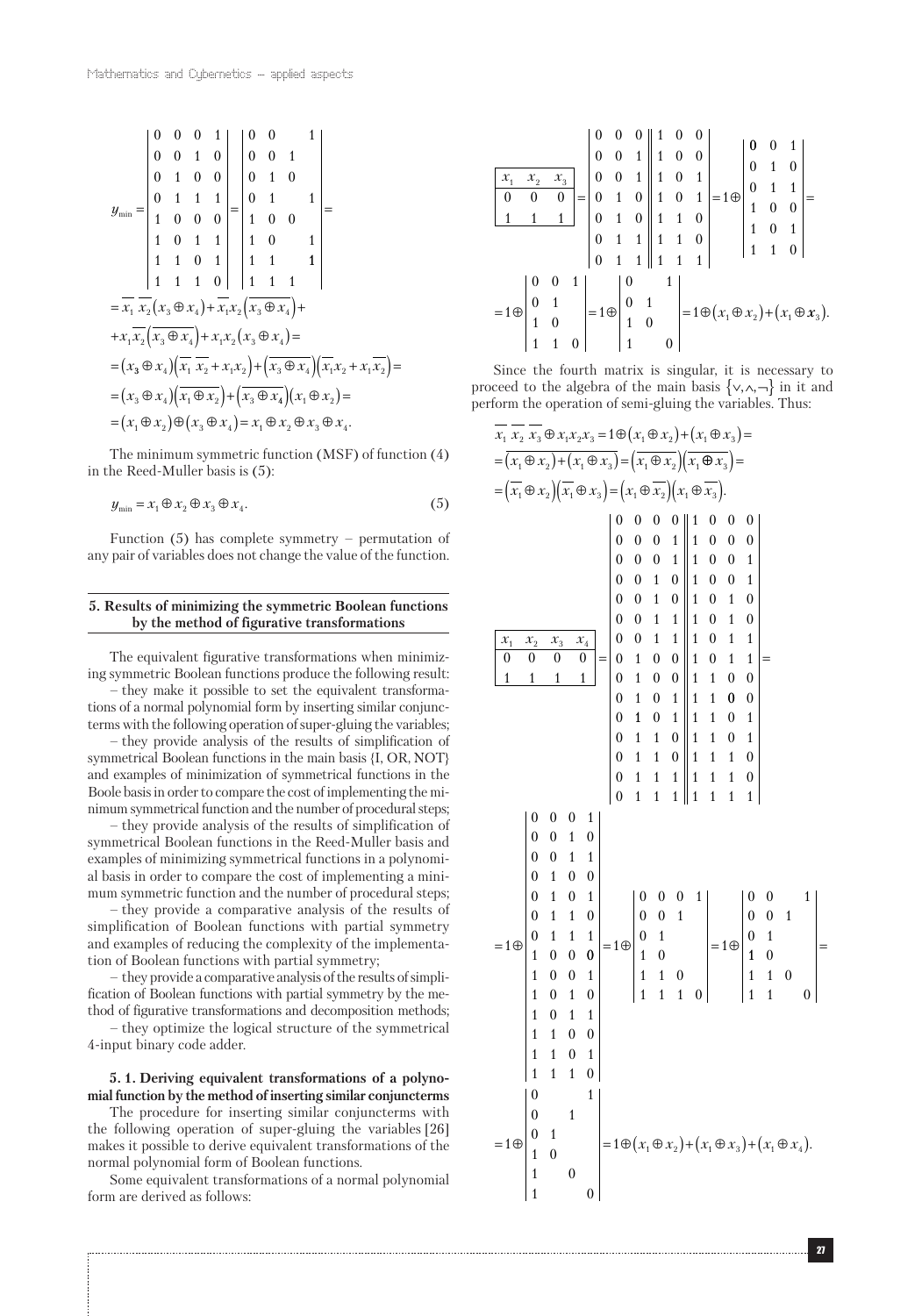Since the fourth matrix is singular, we select in it the algebra of the main basis  $\{ \vee, \wedge, \neg \}$  and perform the operation of semi-gluing the variables. In the fifth matrix, the operation of semi-gluing the variables is also carried out. Thus:

$$
x_1 x_2 x_3 x_4 \oplus x_1 x_2 x_3 x_4 =
$$
  
=  $1 \oplus (x_1 \oplus x_2) + (x_1 \oplus x_3) + (x_1 \oplus x_4) =$   
=  $(x_1 \oplus x_2) + (x_1 \oplus x_3) + (x_1 \oplus x_4) =$   
=  $(x_1 \oplus x_2) (\overline{x_1} \oplus x_3) (\overline{x_1} \oplus x_4) = (\overline{x_1} \oplus x_2) (\overline{x_1} \oplus x_3) (\overline{x_1} \oplus x_4).$ 

The next equivalent transformation is derived by induction.

$$
\overline{x}_1 \overline{x}_2 \overline{x}_3 \overline{x}_4 \overline{x}_5 \oplus x_1 x_2 x_3 x_4 x_5 =
$$
\n
$$
= 1 \oplus (x_1 \oplus x_2) + (x_1 \oplus x_3) + (x_1 \oplus x_4) + (x_1 \oplus x_5) =
$$
\n
$$
= (\overline{(x_1 \oplus x_2) + (x_1 \oplus x_3) + (x_1 \oplus x_4) + (x_1 \oplus x_5)} =
$$
\n
$$
= (\overline{x_1 \oplus x_2})(\overline{x_1 \oplus x_3})(\overline{x_1 \oplus x_4})(\overline{x_1 \oplus x_5}) =
$$
\n
$$
= (\overline{x_1} \oplus x_2)(\overline{x_1} \oplus x_3)(\overline{x_1} \oplus x_4)(\overline{x_1} \oplus x_5).
$$

Some examples of the equivalent transformations of PNF and DNF, based on the results of the procedure for inserting similar conjuncterms with the following operation of supergluing the variables, are given in Tables 2, 3, respectively.

Algebraic expressions in the left column in Table 2 are singular [26], so the latter can be represented in the main basis  $\{ \vee, \wedge, \neg \}$  (Table 3).

When meditating on Tables 2, 3, we envision that the logical operation of the  $x_1 x_2 + x_1 x_2$  equivalence is a partial case on a set of similar equivalent transformations of Boolean expressions.

| $\overline{x}_1$ $x_2 \oplus x_1x_2$                                                                                                                                                                                                  | $\left(\overline{x_1}\oplus x_2\right)$                                                                                                                                                          |
|---------------------------------------------------------------------------------------------------------------------------------------------------------------------------------------------------------------------------------------|--------------------------------------------------------------------------------------------------------------------------------------------------------------------------------------------------|
| $\overline{x_1}\,\,x_2\,\,x_3 \oplus x_1x_2x_3$                                                                                                                                                                                       | $\left(\overline{x_1}\oplus\overline{x_2}\right)\left(\overline{x_1}\oplus\overline{x_3}\right)$                                                                                                 |
| $x_1x_2x_3 \oplus x_1x_2x_3$                                                                                                                                                                                                          | $\left(x_1 \oplus x_2\right)\left(x_2 \oplus x_3\right)$                                                                                                                                         |
| $x_1\,\,x_2\,\,x_3\,\,x_4 \oplus x_1x_2x_3x_4$                                                                                                                                                                                        | $\left(\overline{x_1} \oplus x_2\right) \left(\overline{x_1} \oplus x_3\right) \left(\overline{x_1} \oplus x_4\right)$                                                                           |
| $x_1x_2x_3x_4$ $\oplus$ $\overline{x_1x_2x_3x_4}$                                                                                                                                                                                     | $(x_1 \oplus x_2)(x_1 \oplus x_4)(x_2 \oplus x_3)$                                                                                                                                               |
| $\overline{x_{\scriptscriptstyle 1}} x_{\scriptscriptstyle 2} x_{\scriptscriptstyle 3} x_{\scriptscriptstyle 4} \oplus x_{\scriptscriptstyle 1} x_{\scriptscriptstyle 2} \,\, x_{\scriptscriptstyle 3} \,\, x_{\scriptscriptstyle 4}$ | $(x_1 \oplus x_2)(x_1 \oplus x_3)(x_1 \oplus x_4)$                                                                                                                                               |
| $x_1 x_2 x_3 x_4 x_5 \oplus x_1 x_2 x_3 x_4 x_5$                                                                                                                                                                                      | $\left(\overline{x_1}\oplus\overline{x_2}\right)\left(\overline{x_1}\oplus\overline{x_3}\right)\left(\overline{x_1}\oplus\overline{x_4}\right)\left(\overline{x_1}\oplus\overline{x_5}\right)$   |
| $x_1 \ x_2 \ x_3 \ x_4 \ x_5 \ x_6 \oplus x_1 x_2 x_3 x_4 x_5 x_6$                                                                                                                                                                    | $\left(\overline{x_1} \oplus x_2\right)\left(\overline{x_1} \oplus x_3\right)\left(\overline{x_1} \oplus x_4\right)\left(\overline{x_1} \oplus x_5\right)\left(\overline{x_1} \oplus x_6\right)$ |

| $x_1 x_2 + x_1 x_2$                                 | $\left(\overline{x_1}\oplus x_2\right)$                                                                                                                                                                                                       |
|-----------------------------------------------------|-----------------------------------------------------------------------------------------------------------------------------------------------------------------------------------------------------------------------------------------------|
| $x_1 x_2 x_3 + x_1 x_2 x_3$                         | $\left(\overline{x_1}\oplus x_2\right)\left(\overline{x_1}\oplus x_3\right)$                                                                                                                                                                  |
| $x_1x_2x_3 + x_1x_2x_3$                             | $(x_1 \oplus x_2)(x_2 \oplus x_3)$                                                                                                                                                                                                            |
| $x_1 x_2 x_3 x_4 + x_1 x_2 x_3 x_4$                 | $\left(x_1 \oplus x_2\right)\left(x_1 \oplus x_3\right)\left(x_1 \oplus x_4\right)$                                                                                                                                                           |
| $x_1x_2x_3x_4 + x_1x_2x_3x_4$                       | $(x_1 \oplus x_2)(x_1 \oplus x_4)(x_2 \oplus x_3)$                                                                                                                                                                                            |
| $x_1x_2x_3x_4 + x_1x_2x_3x_4$                       | $(x_1 \oplus x_2)(x_1 \oplus x_3)(x_1 \oplus x_4)$                                                                                                                                                                                            |
| $x_1 x_2 x_3 x_4 x_5 + x_1 x_2 x_3 x_4 x_5$         | $\left(\overline{x_1} \oplus x_2\right)\left(\overline{x_1} \oplus x_3\right)\left(\overline{x_1} \oplus x_4\right)\left(\overline{x_1} \oplus x_5\right)$                                                                                    |
| $x_1 x_2 x_3 x_4 x_5 x_6 + x_1 x_2 x_3 x_4 x_5 x_6$ | $\left(\overline{x_1}\oplus\overline{x_2}\right)\left(\overline{x_1}\oplus\overline{x_3}\right)\left(\overline{x_1}\oplus\overline{x_4}\right)\left(\overline{x_1}\oplus\overline{x_5}\right)\left(\overline{x_1}\oplus\overline{x_6}\right)$ |

*Example* 3. It is required to simplify the Boolean function set in canonical form (6) [29]:

$$
f(x_1, x_2, x_3x_4) = (0, 1, 6, 8, 11, 14, 15),
$$
\n(6)

by applying the method of inserting similar conjuncterms with the following operation of super-gluing the variables. *Solution*.

When simplifying function (6), work [29] reported the following result:

$$
Y^{\oplus} = \left\{ (-1)^{-}, (-0)^{-}, (10)^{-}, (0111)^{\oplus} \right\}^{\oplus}.
$$
 (7)

We shall apply to the conjuncterms  $- \{(10-1), (0111)\}^{\oplus} =$  $\mathcal{L}_{5}$  =  $x_1 x_2 x_4 \oplus x_1 x_2 x_3 x_4$  of function (7) a method of inserting similar conjuncterms with the following operation of supergluing the variables:

|                                        | $\begin{matrix}0\\1\end{matrix}$<br>$\begin{pmatrix} 1 \\ 0 \end{pmatrix}$                                                                                                                                                                                                                                          | $\mathbf{1}$                            |                                                                                                                                                | $\begin{bmatrix} 1 \\ 1 \end{bmatrix} = \begin{bmatrix} 1 \\ 1 \\ 0 \end{bmatrix}$                                                                                                                                                                      |                                                                                                                                                                                    | $\boldsymbol{0}$<br>$\begin{matrix}0\\1\end{matrix}$                                                                                                                                                      | $\boldsymbol{0}$<br>$\mathbf{1}$                                                                                                                                                                                            | $1\vert$                                                                                                                                                                                                                                                         |                                                                                                                                                                                                                                                                              |                                                                                                                                                                                                                            |                                                                                                                                                                                                                           |                                                                                                                                                                                                                           |                                                                                                                                                                                                                      |     |
|----------------------------------------|---------------------------------------------------------------------------------------------------------------------------------------------------------------------------------------------------------------------------------------------------------------------------------------------------------------------|-----------------------------------------|------------------------------------------------------------------------------------------------------------------------------------------------|---------------------------------------------------------------------------------------------------------------------------------------------------------------------------------------------------------------------------------------------------------|------------------------------------------------------------------------------------------------------------------------------------------------------------------------------------|-----------------------------------------------------------------------------------------------------------------------------------------------------------------------------------------------------------|-----------------------------------------------------------------------------------------------------------------------------------------------------------------------------------------------------------------------------|------------------------------------------------------------------------------------------------------------------------------------------------------------------------------------------------------------------------------------------------------------------|------------------------------------------------------------------------------------------------------------------------------------------------------------------------------------------------------------------------------------------------------------------------------|----------------------------------------------------------------------------------------------------------------------------------------------------------------------------------------------------------------------------|---------------------------------------------------------------------------------------------------------------------------------------------------------------------------------------------------------------------------|---------------------------------------------------------------------------------------------------------------------------------------------------------------------------------------------------------------------------|----------------------------------------------------------------------------------------------------------------------------------------------------------------------------------------------------------------------|-----|
| Table 2<br>ms                          | $\boldsymbol{0}$<br>$\begin{bmatrix} 0 & 0 & 0 \ 0 & 0 & 0 \ 0 & 0 & 0 \ 0 & 0 & 0 \ 0 & 0 & 1 \ 0 & 1 & 1 \ 0 & 1 & 0 \ 0 & 1 & 0 \ 0 & 1 & 0 \ 0 & 1 & 0 \ 0 & 1 & 0 \ 0 & 1 & 0 \ 0 & 1 & 0 \ 0 & 0 & 1 \ 0 & 0 & 1 \ 0 & 0 & 1 \ 0 & 0 & 1 \ 0 & 0 & 1 \ 0 & 0 & 1 \ 0 & 0 & 0 \end{bmatrix}$<br>$\overline{0}$ | 0<br>$\boldsymbol{0}$<br>$\overline{1}$ | $\boldsymbol{0}$<br>$\boldsymbol{0}$<br>$0$<br>$0$<br>$1$<br>$1$<br>$1$<br>$0$<br>$0$<br>$0$<br>$1$<br>$1$<br>$\overline{1}$<br>$\overline{1}$ | $\boldsymbol{0}$<br>$\overline{0}$<br>$\mathbf{1}$<br>$\mathbf{1}$<br>$\boldsymbol{0}$<br>$\boldsymbol{0}$<br>$\mathbf{1}$<br>$\begin{matrix} 1 \\ 0 \\ 0 \end{matrix}$<br>$\mathbf{1}$<br>$\begin{array}{c} 1 \\ 0 \\ 0 \end{array}$<br>$\overline{1}$ | 1<br>$\overline{1}$<br>$\overline{1}$<br>$\frac{1}{1}$<br>$\overline{1}$<br>$\mathbf{1}$<br>$\mathbf{1}$<br>$\begin{array}{c} 1 \\ 1 \\ 1 \\ 1 \\ 1 \end{array}$<br>$\overline{1}$ | $\boldsymbol{0}$<br>$\begin{array}{c} 0 \ 0 \ 0 \ 0 \ 0 \end{array}$<br>$\overline{0}$<br>$\frac{1}{1}$<br>$\mathbf{1}$<br>$\begin{array}{c} 1 \\ 1 \\ 1 \end{array}$<br>$\overline{1}$<br>$\overline{1}$ | $\overline{1}$<br>$\boldsymbol{0}$<br>$\boldsymbol{0}$<br>$\begin{array}{c} 0 \\ 1 \\ 1 \end{array}$<br>$\overline{1}$<br>$\begin{matrix}0\0\0\end{matrix}$<br>$\begin{array}{c} 0 \\ 1 \\ 1 \end{array}$<br>$\overline{1}$ | $\overline{1}$<br>0<br>$\boldsymbol{0}$<br>$\,$ 1 $\,$<br>$\boldsymbol{0}$<br>$\boldsymbol{0}$<br>$\mathbf 1$<br>$\boldsymbol{0}$<br>$\boldsymbol{0}$<br>$\mathbf{1}$<br>$\mathbf 1$<br>$\boldsymbol{0}$<br>$\boldsymbol{0}$<br>$\overline{1}$<br>$\overline{1}$ | $=1 \oplus$                                                                                                                                                                                                                                                                  | $\boldsymbol{0}$<br>$\boldsymbol{0}$<br>$\boldsymbol{0}$<br>$\overline{0}$<br>$\overline{0}$<br>$\boldsymbol{0}$<br>$\mathbf{1}$<br>$\overline{1}$<br>$\overline{1}$<br>$\overline{1}$<br>$\overline{1}$<br>$\overline{1}$ | 0<br>$\boldsymbol{0}$<br>$\boldsymbol{0}$<br>$\boldsymbol{0}$<br>$\mathbf{1}$<br>$\mathbf{1}$<br>$\mathbf{1}$<br>$\boldsymbol{0}$<br>$\overline{0}$<br>$\mathbf{1}$<br>$\overline{1}$<br>$\overline{1}$<br>$\overline{1}$ | 0<br>$\boldsymbol{0}$<br>$\mathbf{1}$<br>$\mathbf{1}$<br>$\boldsymbol{0}$<br>$\boldsymbol{0}$<br>$\mathbf{1}$<br>$\boldsymbol{0}$<br>$\mathbf{1}$<br>$\boldsymbol{0}$<br>$\boldsymbol{0}$<br>$\mathbf{1}$<br>$\mathbf{1}$ | 0<br>$\mathbf{1}$<br>$\boldsymbol{0}$<br>$\mathbf{1}$<br>$\boldsymbol{0}$<br>$\mathbf{1}$<br>$\boldsymbol{0}$<br>$\bf{0}$<br>$\boldsymbol{0}$<br>$\boldsymbol{0}$<br>$\mathbf 1$<br>$\boldsymbol{0}$<br>$\mathbf{1}$ | $=$ |
|                                        | $=1\oplus$                                                                                                                                                                                                                                                                                                          |                                         |                                                                                                                                                |                                                                                                                                                                                                                                                         |                                                                                                                                                                                    |                                                                                                                                                                                                           |                                                                                                                                                                                                                             |                                                                                                                                                                                                                                                                  | $\begin{array}{c c lr}\n0 & 0 & & & \\ 0 & 1 & 0 & 0 \\ 0 & 1 & 0 & 1 \\ 0 & 1 & 1 & 0 \\ 1 & 0 & 0 & 0 \\ 1 & 0 & 1 & 0\n\end{array} = 1 \oplus \begin{vmatrix} 0 & 0 & & & \\ 0 & 1 & 0 & & \\ 0 & 1 & 1 & 0 & \\ 1 & 0 & & 0 & \\ 1 & 1 & & & \\ & & & & \end{vmatrix} =$ |                                                                                                                                                                                                                            |                                                                                                                                                                                                                           |                                                                                                                                                                                                                           |                                                                                                                                                                                                                      |     |
| $\overline{x_1} \oplus x_6$<br>Table 3 | $=10\begin{bmatrix} 0 & 0 \\ 0 & 1 \\ 0 & 1 \\ 1 & 0 \end{bmatrix}$                                                                                                                                                                                                                                                 |                                         | $\overline{1}$                                                                                                                                 | $\boldsymbol{0}$                                                                                                                                                                                                                                        |                                                                                                                                                                                    | $\begin{bmatrix} 0 \\ 0 \end{bmatrix} = 1 \oplus$                                                                                                                                                         |                                                                                                                                                                                                                             |                                                                                                                                                                                                                                                                  | $\begin{pmatrix} 0 & 0 \\ 1 & 0 \\ 1 & 1 \end{pmatrix}$                                                                                                                                                                                                                      | $\begin{bmatrix} 0 \\ 0 \end{bmatrix} =$                                                                                                                                                                                   |                                                                                                                                                                                                                           |                                                                                                                                                                                                                           |                                                                                                                                                                                                                      |     |
| 5                                      | $=1\oplus$                                                                                                                                                                                                                                                                                                          | $\theta$<br>$\overline{1}$<br>1         | $\boldsymbol{0}$<br>$\begin{array}{c} 1 \\ 1 \end{array}$<br>$\overline{0}$<br>$\overline{1}$                                                  | $\boldsymbol{0}$                                                                                                                                                                                                                                        |                                                                                                                                                                                    |                                                                                                                                                                                                           |                                                                                                                                                                                                                             |                                                                                                                                                                                                                                                                  | $\begin{pmatrix} 0 \\ 0 \\ 0 \\ 0 \\ 0 \\ 1 \end{pmatrix} = 1 \oplus \begin{pmatrix} 0 & 0 & 0 \\ 1 & 0 & 0 \\ 1 & 1 & 0 \\ 1 & 1 & 1 \end{pmatrix} =$                                                                                                                       |                                                                                                                                                                                                                            |                                                                                                                                                                                                                           |                                                                                                                                                                                                                           |                                                                                                                                                                                                                      |     |
|                                        | $=1\oplus$                                                                                                                                                                                                                                                                                                          | $\theta$<br>$\mathbf{1}$                | $\boldsymbol{0}$<br>$\overline{1}$<br>$\mathbf{1}$                                                                                             | $\boldsymbol{0}$                                                                                                                                                                                                                                        |                                                                                                                                                                                    |                                                                                                                                                                                                           |                                                                                                                                                                                                                             |                                                                                                                                                                                                                                                                  | $0$ = $1 \oplus \left( \left( \overline{x_1 \oplus x_2} \right) + x_2 \overline{x_3} + \overline{x_4} \right) =$                                                                                                                                                             |                                                                                                                                                                                                                            |                                                                                                                                                                                                                           |                                                                                                                                                                                                                           |                                                                                                                                                                                                                      |     |
| $\overline{x_1} \oplus x_6$            | $=\overline{x_1 \oplus x_2} + x_2 \overline{x_3} + \overline{x_4} = (x_1 \oplus x_2)(\overline{x_2 x_3})x_4 =$<br>= $(x_1 \oplus x_2)(x_2 + x_3)x_4$ .                                                                                                                                                              |                                         |                                                                                                                                                |                                                                                                                                                                                                                                                         |                                                                                                                                                                                    |                                                                                                                                                                                                           |                                                                                                                                                                                                                             |                                                                                                                                                                                                                                                                  |                                                                                                                                                                                                                                                                              |                                                                                                                                                                                                                            |                                                                                                                                                                                                                           |                                                                                                                                                                                                                           |                                                                                                                                                                                                                      |     |
|                                        |                                                                                                                                                                                                                                                                                                                     |                                         |                                                                                                                                                |                                                                                                                                                                                                                                                         |                                                                                                                                                                                    |                                                                                                                                                                                                           |                                                                                                                                                                                                                             |                                                                                                                                                                                                                                                                  |                                                                                                                                                                                                                                                                              |                                                                                                                                                                                                                            |                                                                                                                                                                                                                           |                                                                                                                                                                                                                           |                                                                                                                                                                                                                      |     |

Table 2 Table of some equivalent transformations of PNF conjuncterms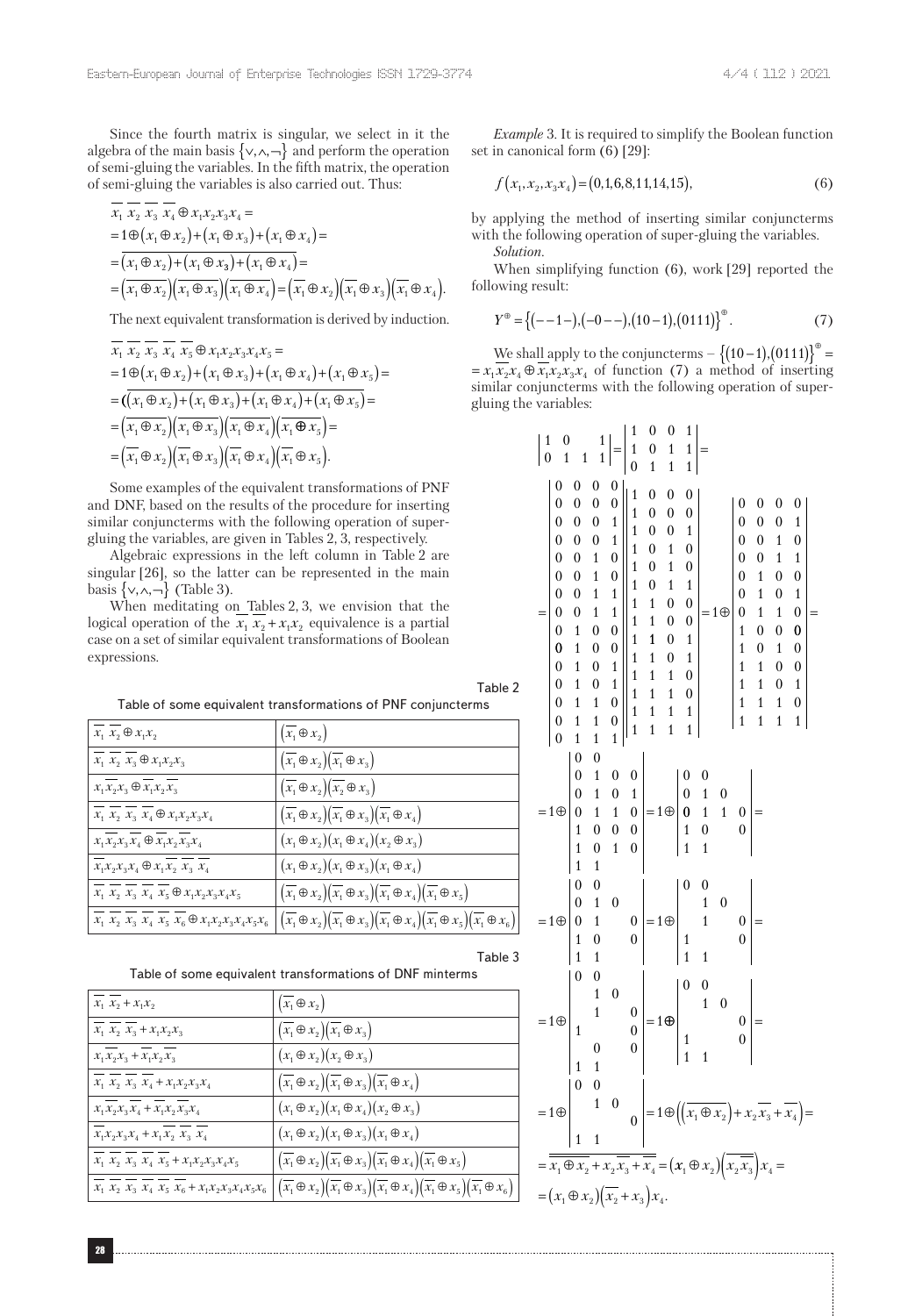Since the sixth matrix is singular, in it we choose the algebra of the main basis  $\{ \vee, \wedge, \neg \}$  and perform the operation of semi-gluing the variables. The result of semi-gluing the variables is written to the seventh matrix. In the seventh matrix, the operation of semi-gluing the variables is also carried out. The result is written to the eighth matrix. In matrices 8, 9, the operation of generalized gluing of variables was carried out. In matrix 10, the operation of absorption of variables was carried out. The result of the absorption of variables is recorded to matrix 11.

Post-simplification  $x_1 \overline{x_2} x_4 \oplus \overline{x_1} x_2 x_3 x_4$  conjunctures take the following form (8):

$$
(x_1 \oplus x_2)(\overline{x_2} + x_3)x_4. \tag{8}
$$

Thus, expression (8) includes two literals less compared to the expression of conjuncterms  $x_1x_2x_4 \oplus x_1x_2x_3x_4$ . The verification of the result in (8) is given in Table 4.

| T<br>Verification of expression $(x_1 \oplus x_2)(\overline{x_2} + x_3)x_4$ (8) |                                  |  |  |                                                                                                                                                                                                                                           |                                             |  |  |  |  |  |
|---------------------------------------------------------------------------------|----------------------------------|--|--|-------------------------------------------------------------------------------------------------------------------------------------------------------------------------------------------------------------------------------------------|---------------------------------------------|--|--|--|--|--|
|                                                                                 |                                  |  |  | No. $\left x_1\right x_2\right x_3\left x_4\right x_1\overline{x_2x_3}x_4 \oplus x_1\overline{x_2}x_3x_4 \oplus \overline{x_1}x_2x_3x_4\left (x_1 \oplus x_2)(\overline{x_2}+x_3)x_4\left (x_1 \oplus x_2)(\overline{x_2}+x_3)x_4\right $ |                                             |  |  |  |  |  |
|                                                                                 | $9 \mid 1 \mid 0 \mid 0 \mid 1$  |  |  |                                                                                                                                                                                                                                           | $(1_1 \oplus 0_2)(\overline{0_2} + 0_3)1_4$ |  |  |  |  |  |
|                                                                                 | $11 \mid 1 \mid 0 \mid 1 \mid 1$ |  |  |                                                                                                                                                                                                                                           | $(1_1 \oplus 0_2)(\overline{0_2} + 1_3)1_4$ |  |  |  |  |  |
|                                                                                 | $7 \mid 0 \mid 1 \mid 1 \mid 1$  |  |  |                                                                                                                                                                                                                                           | $(0, \oplus 1, 2)(\overline{1,2} + 1, 1)1$  |  |  |  |  |  |

$$
H_3(1,2)_{\min} = \begin{vmatrix} 0 & 0 & 1 \\ 0 & 1 & 0 \\ 0 & 1 & 1 \\ 1 & 0 & 0 \\ 1 & 0 & 1 \\ 1 & 1 & 0 \end{vmatrix} = \begin{vmatrix} 0 & 0 & 1 \\ 0 & 1 \\ 1 & 0 \\ 1 & 1 & 0 \end{vmatrix} = \begin{vmatrix} 0 & 0 & 1 \\ 0 & 1 \\ 1 & 1 & 0 \end{vmatrix} = x_1 \oplus x_2 + x_1 \oplus x_3.
$$
 (10)

In the first matrix (10), simple gluing of variables was carried out, the result of the gluing is recorded in the second matrix. In the second matrix (10), the semi-gluing of variables was carried out, the result of semi-gluing the variables is written to the third matrix.

> The MFS of function  $H_3(1,2)$ *x x x x* = ⊕ + ⊕ (10) in the mixed basis is (11): Table 4

$$
H_3(1,2)_{\min} == x_1 \oplus x_2 + x_1 \oplus x_3.
$$
 (11)

MSF (11) presents a 2-level logic whose cost of implementation is:

$$
k_{\rm e}\bigm /k_{\rm i}\bigm /k_{\rm in}=2\bigm /4\bigm /0,
$$

which is two literals less compared to [27].

When meditating on Table 4, we envision that the simplified expression (8) –  $(x_1 \oplus x_2)(\overline{x_2} + x_3)x_4$  satisfies the assigned conjuncterms  $x_1 \overrightarrow{x_2} x_4 \oplus \overrightarrow{x_1 x_2} x_3 x_4$  of function (7). Replacing the conjuncterms  $x_1 x_2 x_4 \oplus x_1 x_2 x_3 x_4$  of function (7) with expression (8) produces the minimum function in the mixed basis:

$$
Y = x_3 \oplus \overline{x_2} \oplus (x_1 \oplus x_2)(\overline{x_2} + x_3)x_4,
$$

which includes two literals less compared to (7) [29].

**5. 2. Minimizing the symmetrical Boolean functions in the main basis by the method of figurative transformations**

In a general case, SF can have several indexes. For example, the following SF:

$$
H_3(1,2) = x_1 \overline{x_2} \overline{x_3} + \overline{x_1 x_2} \overline{x_3} + \overline{x_1} \overline{x_2 x_3} + + x_1 x_2 \overline{x_3} + \overline{x_1} x_2 x_3 + x_1 \overline{x_2} x_3,
$$
 (9)

has two indexes: *a* = 1 and *a* = 2. Here, the variable sets  $x_1 x_2 x_3$ ;  $x_1 x_2 x_3$ ;  $x_1 x_2 x_3$  have one 1, and the variable sets  $x_1x_2x_3$ ;  $x_1x_2x_3$ ;  $x_1x_2x_3$  have two 1's. Since the SF indexes (9) differ by unity, the operation of gluing the variables in the main basis  $\{ \vee, \wedge, \neg \}$  is possible [27].

*Example* 4. Use the method of figurative transformations to simplify the symmetric function  $H_3(1,2)$  (9) [27]:

*Solution*.

Represent the equivalent binary matrix of the function  $H_3(1,2)$  in lexicographic order and simplify  $H_3(1,2)$  in the PPNF representation with the transition to the mixed basis.

Considering MSF (11), it is clear that the permutation of the variables *x*2 and *x*3 would not change the value of the function. Thus, the minimum function (11) in the mixed basis has a partial symmetry of the variables  $x_2$  and  $x_3$ .

*Example* 5. Use the method of figurative transformations to simplify the symmetric function  $H_4(2,3)$  set by a Karnaugh map (Fig. 2) [27].

We shall represent the equivalent binary matrix of function  $H_4(2,3)$  (Fig. 2) in lexicographic order and simplify  $H<sub>4</sub>(2,3)$  (Fig. 2) in the PPNF representation with a transition to the mixed basis:

|     | $H_4(2,3)$                                                           |                  |                  |                  |     |                  |                  |                  |                |     |                  |                  |                                      |                |      |
|-----|----------------------------------------------------------------------|------------------|------------------|------------------|-----|------------------|------------------|------------------|----------------|-----|------------------|------------------|--------------------------------------|----------------|------|
|     | 0                                                                    | $\boldsymbol{0}$ | 1                | 1                |     |                  |                  |                  |                |     |                  |                  |                                      |                |      |
|     | $\mathbf{0}$                                                         | $\mathbf{1}$     | $\overline{0}$   | $\mathbf{1}$     |     |                  |                  |                  |                |     |                  |                  |                                      |                |      |
|     | $\bf{0}$                                                             | $\vert 1 \vert$  | $\overline{1}$   | $\overline{0}$   |     | $\boldsymbol{0}$ | $\boldsymbol{0}$ | 1                | 1              |     | 0                |                  | 1                                    | 1              |      |
|     | $\boldsymbol{0}$                                                     | $1 \quad 1$      |                  | $\mathbf{1}$     |     | $\boldsymbol{0}$ | $\mathbf{1}$     | $\boldsymbol{0}$ | $\mathbf{1}$   |     | $\boldsymbol{0}$ | $\mathbf{1}$     |                                      | 1              |      |
| $=$ | $\,1\,$                                                              | $\boldsymbol{0}$ | $\boldsymbol{0}$ | $\mathbf{1}$     |     | $\mathbf{0}$     | $\mathbf{1}$     | $\vert 1 \vert$  |                |     | $\boldsymbol{0}$ | $\mathbf{1}$     | $\begin{matrix} 1 \\ 0 \end{matrix}$ |                | $=$  |
|     | $\overline{1}$                                                       | $\bf{0}$         | $\overline{1}$   | $\boldsymbol{0}$ | $=$ | $\mathbf{1}$     |                  | $\overline{0}$   | $\mathbf{1}$   | $=$ | $\mathbf{1}$     |                  |                                      | $\mathbf{1}$   |      |
|     | $\mathbf{1}$                                                         | $\boldsymbol{0}$ | $\vert$ 1        | $\mathbf{1}$     |     | $\mathbf{1}$     | $\bf{0}$         | $\mathbf{1}$     |                |     | $\mathbf{1}$     | $\boldsymbol{0}$ | $\mathbf{1}$                         |                |      |
|     | $\overline{1}$                                                       | $\mathbf{1}$     | $\boldsymbol{0}$ | $\boldsymbol{0}$ |     | $\mathbf{1}$     | $\mathbf{1}$     |                  | $\overline{0}$ |     | $\mathbf{1}$     | $\mathbf{1}$     |                                      | $\overline{0}$ |      |
|     | $\mathbf{1}$                                                         | $\mathbf{1}$     | $\overline{0}$   | $\mathbf{1}$     |     |                  |                  |                  |                |     |                  |                  |                                      |                |      |
|     | $\overline{1}$                                                       | $\mathbf{1}$     | $\mathbf{1}$     | $\mathbf{0}$     |     |                  |                  |                  |                |     |                  |                  |                                      |                |      |
|     | $\bf{0}$                                                             |                  | $\mathbf{1}$     | 1                |     |                  |                  |                  | 1              |     |                  |                  |                                      |                |      |
|     | $\boldsymbol{0}$                                                     | $\mathbf{1}$     |                  | $\overline{1}$   |     |                  |                  |                  | 1              |     |                  |                  |                                      |                |      |
| $=$ | $\theta$                                                             | $\mathbf{1}$     | $\overline{1}$   |                  | $=$ |                  | $\mathbf{1}$     | $\overline{1}$   |                |     |                  |                  |                                      |                |      |
|     | 1                                                                    |                  | $\overline{0}$   | $\overline{1}$   |     | $\mathbf{1}$     |                  |                  | 1              |     |                  |                  |                                      |                |      |
|     | $\mathbf{1}$                                                         | $\mathbf{0}$     | $\mathbf{1}$     |                  |     | $\mathbf{1}$     |                  | $\mathbf{1}$     |                |     |                  |                  |                                      |                |      |
|     | $\mathbf{1}$                                                         | 1                |                  | $\boldsymbol{0}$ |     | $\mathbf{1}$     | 1                |                  |                |     |                  |                  |                                      |                |      |
|     | $= x_4(x_1 \oplus x_3) + x_3(x_1 \oplus x_2) + x_2(x_1 \oplus x_4).$ |                  |                  |                  |     |                  |                  |                  |                |     |                  |                  |                                      |                | (12) |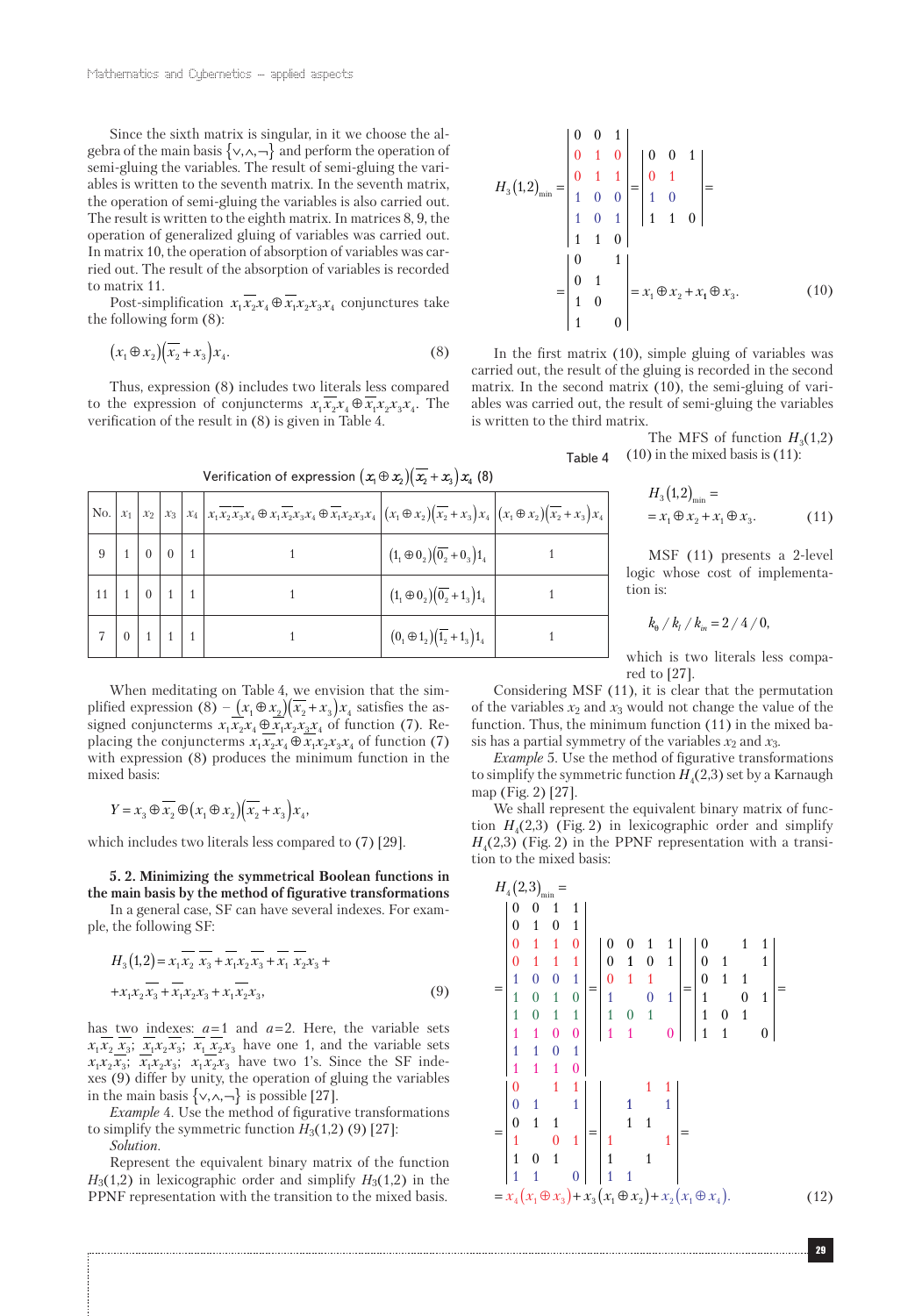|          | $x_3x_4$ |   |    |    |  |  |  |  |  |
|----------|----------|---|----|----|--|--|--|--|--|
| $x_1x_2$ | 00 01    |   | 11 | 10 |  |  |  |  |  |
| 00       | 0        | 0 |    | U  |  |  |  |  |  |
| 01       | 0        |   |    |    |  |  |  |  |  |
| 11       |          |   | 0  |    |  |  |  |  |  |
| 10       | 0        |   |    |    |  |  |  |  |  |

Fig. 2. Karnaugh map for the symmetric function *H*4(2,3)

In the first matrix (12), the simple gluing of variables was carried out, the result of the gluing is recorded in the second matrix. In the second matrix (12), the semi-gluing of variables was carried out, the result of semi-gluing the variables is written to the third matrix. In the fourth matrix, we execute a transition to the mixed basis.

The MSF of function  $H_4(2,3)$  (Fig. 2) [27] in the mixed basis is:

$$
H_4(2,3)_{\min} = x_4(x_1 \oplus x_3) + x_3(x_1 \oplus x_2) + x_2(x_1 \oplus x_4). \quad (13)
$$

MSF (13) represents a 3-level logic whose cost of implementation is:

 $k_{\rm a}$  /  $k_{\rm i}$  /  $k_{\rm in}$  = 3 / 9 / 0,

which is three literals less compared to [27].

The permutation of variables  $x_1$  and  $x_2$  in MSF (13) yields the following function (14):

$$
H_4(2,3)_{\min} = x_4(x_2 \oplus x_3) + x_3(x_1 \oplus x_2) + x_1(x_2 \oplus x_4). \quad (14)
$$

The permutation of variables  $x_3$  and  $x_4$  in MSF (13) produces the following function (15):

$$
H_4(2,3)_{\min} = x_3(x_1 \oplus x_4) + x_4(x_1 \oplus x_2) + x_2(x_1 \oplus x_3). \quad (15)
$$

Both functions (14) and (15) do not change the value of function (13). This means that MSF (13) is symmetrical with respect to the variables  $x_1$ ,  $x_2$  and  $x_3$ ,  $x_4$ . A similar symmetry of MSF (13) is expected with respect to the pairs of variables *x*1, *x*3; *x*1, *x*4; *x*2, *x*3, and *x*2, *x*4.

*Example* 6. Use the method of figurative transformations to simplify the Boolean function  $f(x_1, x_2, x_3)$  with partial symmetry given in algebraic form [30]:

$$
f(x_1, x_2, x_3) = \overline{x_1} \overline{x_2} \overline{x_3} + \overline{x_1} \overline{x_2} x_3 + \overline{x_1} x_2 x_3 + + x_1 \overline{x_2} \overline{x_3} + x_1 x_2 \overline{x_3} + x_1 x_2 x_3.
$$
 (16)

*Solution*.

Function (16) is partially symmetrical. The permutation of variables  $x_1$  and  $x_3$  does not change the value of the function.

We shall represent the equivalent binary matrix of function  $f(x_1, x_2, x_3)$  (16) in lexicographic order and simplify  $f(x_1, x_2, x_3)$  (16) in the PDNF representation with a transition to the mixed basis:

$$
f(x_1, x_2, x_3)_{\min} = \begin{vmatrix} 0 & 0 & 0 \\ 0 & 0 & 1 \\ 0 & 1 & 1 \\ 1 & 0 & 0 \\ 1 & 1 & 1 \end{vmatrix} = \begin{vmatrix} 0 & 0 & 0 \\ 0 & 0 & 1 \\ 1 & 1 & 0 \end{vmatrix} = \begin{vmatrix} 0 & 0 & 0 \\ 0 & 0 & 1 \\ 1 & 1 & 1 \end{vmatrix} = \left(\overline{x_1} \oplus x_2\right) + \left(\overline{x_3} \oplus x_4\right).
$$

The MSF of function  $f(x_1, x_2, x_3)$  (16) [30] in the mixed basis takes the following form (17):

$$
f\left(x_1, x_2, x_3\right)_{\min} = \left(\overline{x_1} \oplus x_2\right) + \left(\overline{x_3} \oplus x_4\right). \tag{17}
$$

MSFS (17) represents a 3-level logic whose cost of implementation is:

$$
k_{\rm e} / k_{\rm i} / k_{\rm in} = 2 / 4 / 2,
$$

which is two literals and one term less compared to [30].

Function (17) remains partially symmetrical. The permutation of variables with indexes (1,3) does not change the value of the function.

## **5. 3. Minimizing the symmetric Boolean functions in the polynomial basis by the method of figurative transformations**

*Example* 7. Use the method of figurative transformations to simplify the Boolean function with partial simple symmetry given in the following algebraic form (18) [31]:

$$
f(x_1, x_2, x_3, x_4) = (x_1 \oplus x_2 \oplus \overline{x_3} \overline{x_4} \oplus x_2 x_3 \overline{x_4}) + x_1 x_2. \quad (18)
$$

*Solution*.

$$
f(x_1, x_2, x_3, x_4) = (x_1 \oplus x_2 \oplus x_3 \overline{x_4} \oplus x_2 \overline{x_3} \overline{x_4} \oplus x_2 x_3 \overline{x_4}) + x_1x_2 =
$$
\n
$$
= \begin{pmatrix} x_1.\overline{x_2} \oplus \overline{x_1}.\overline{x_2} \oplus \overline{x_2}.\overline{x_3} \end{pmatrix} \begin{pmatrix} x_1.\overline{x_2} \oplus \overline{x_3}.\overline{x_4} \oplus \overline{x_2}.\overline{x_3} \end{pmatrix} \begin{pmatrix} x_1.\overline{x_2} \oplus \overline{x_3}.\overline{x_4} \oplus \overline{x_1}.\overline{x_2} \end{pmatrix} + x_1x_2x_3 + x_1x_2\overline{x_3} =
$$
\n
$$
= \begin{pmatrix} x_1.\overline{x_2}x_3 \oplus x_1.\overline{x_2}.\overline{x_3} \oplus \overline{x_1}.\overline{x_2}.\overline{x_3} \end{pmatrix} \begin{pmatrix} x_1.\overline{x_2}.\overline{x_3} \oplus \overline{x_1}.\overline{x_2}.\overline{x_3} \end{pmatrix} \begin{pmatrix} x_1.\overline{x_2}.\overline{x_3} \end{pmatrix} + x_1x_2x_3 + x_1x_2\overline{x_3}.\overline{x_4} \end{pmatrix} + x_1x_2x_3\overline{x_4} \oplus x_1x_2x_3.\overline{x_4} \oplus x_1.\overline{x_2}.\overline{x_3}.\overline{x_4} \end{pmatrix} + x_1x_2\overline{x_3}.\overline{x_4} \oplus x_1.\overline{x_2}.\overline{x_3}.\overline{x_4} \oplus x_1.\overline{x_2}.\overline{x_3}.\overline{x_4} \end{pmatrix} + x_1x_2\overline{x_3}.\overline{x_4} \oplus x_1.\overline{x_2}.\overline{x_3}.\overline{x_4} \oplus x_1.\overline{x_2}.\overline{x_3}.\overline{x_4} \end{pmatrix} + x_1x_2\overline{x_3}.\overline{x_4} \oplus x_1.\overline{x_2}.\overline{x_3
$$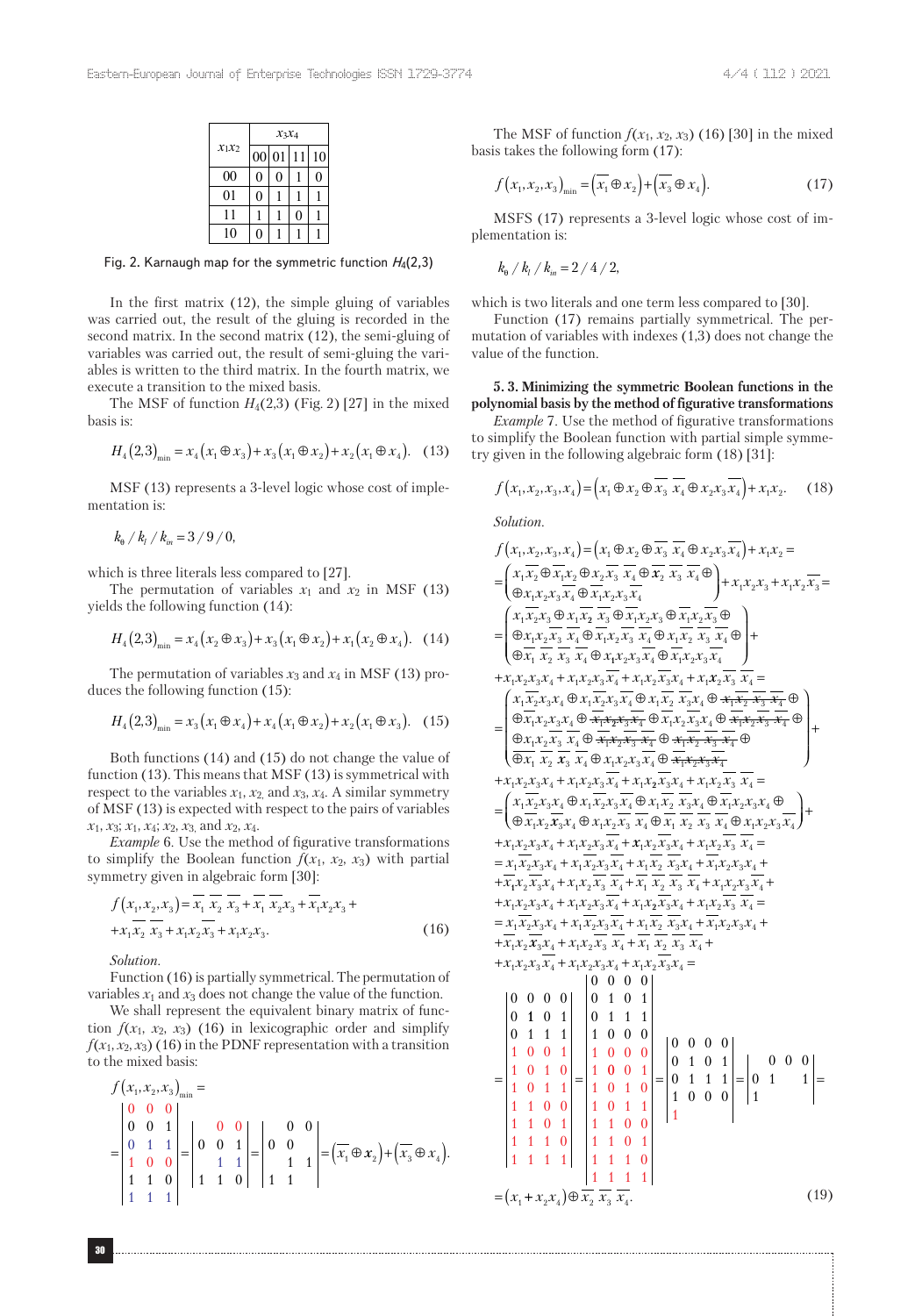In the first matrix (19), the procedure for inserting similar PNF conjuncterms with the following operation of super-gluing the variables [26] was applied. The result of the procedure is written to the second matrix (19).

The MSF of function (18) [31] in the mixed basis takes the following form (20):

$$
f(x_1, x_2, x_3, x_4)_{\min} = (x_1 + x_2 x_4) \oplus \overline{x_2} \overline{x_3} \overline{x_4}.
$$
 (20)

MSF (20) represents a 3-level logic whose cost of implementation is:

 $k_{\rm e}$  /  $k_{\rm i}$  /  $k_{\rm in}$  = 2 / 6 / 3,

which is three literals less compared to (18).

Considering MSF (20), it is clear that the permutation of variables  $x_2$  and  $x_4$ ;  $\overline{x_2}$  and  $\overline{x_4}$  would not change the value of the function.

Therefore, function (20) has a partial simple symmetry with respect to the variables  $x_2$  and  $x_4$  and  $\overline{x_2}$  and  $\overline{x_4}$ .

*Example* 8*.* It is required to simplify a partially symmetrical Boolean function given in the following canonical form (21) [32]:

$$
f = (0, 3, 5, 6, 7, 8, 9, 10, 12, 15),\tag{21}
$$

by applying the method of inserting similar conjuncterms with the following operation of super-gluing the variables.

*Solution*.

In the polynomial format, by applying a Karnaugh map, the authors of work [32] simplified function (21) to the following form:

$$
f = x_1 \oplus x_2 x_3 \oplus x_2 x_4 \oplus x_3 x_4 \oplus x_1 x_2 x_3 x_4 \oplus \overline{x_1} \overline{x_2} \overline{x_3} \overline{x_4},
$$

whose cost of implementation is  $k_{\theta}$  /  $k_{l}$  = 6/15.

In paper [29], the same function (21) was simplified to the following form:

$$
f = x_1 \oplus x_2 \oplus \overline{x}_2 x_3 x_4 \oplus \overline{x}_1 \overline{x}_3 \overline{x}_4 \oplus x_1 x_2 \overline{x}_3 \oplus x_1 x_2 x_4,
$$

whose cost of implementation is  $k_{\theta}$  /  $k_{l}$  = 6/14.

Function (21) in article [26] was simplified to the following form:

$$
Y_{\text{PNF}} = x_1 \oplus x_2 \oplus \overline{x_3} \oplus x_4 \oplus \overline{x_1 x_2 x_3 x_4} \oplus x_1 \overline{x_2} \overline{x_3} \overline{x_4}.
$$
 (22)

whose cost of implementation is  $k_{\text{e}} / k_{\text{l}} = 6 / 12$ .

We shall apply to the conjuncterms  $\overline{x_1 x_2 x_3 x_4 \oplus x_1 x_2} \overline{x_3} \overline{x_4}$ of function (22) the method of inserting similar conjuncterms with the following operation of super-gluing the variables; we obtain:

$$
\overline{x_1x_2x_3x_4} \oplus x_1\overline{x_2} \overline{x_3} \overline{x_4} = (x_1 \oplus x_2)(x_1 \oplus x_3)(x_1 \oplus x_4).
$$

The function (22) minimization can be continued:

$$
Y_{\text{PNF}} = x_1 \oplus x_2 \oplus \overline{x_3} \oplus x_4 \oplus \overline{x_1 x_2 x_3 x_4} \oplus x_1 \overline{x_2} \overline{x_3} \overline{x_4} =
$$
  
\n
$$
= x_1 \oplus x_2 \oplus \overline{x_3} \oplus x_4 \oplus (x_1 \oplus x_2)(x_1 \oplus x_3)(x_1 \oplus x_4) =
$$
  
\n
$$
= \overline{x_3} \oplus x_4 \oplus (x_1 \oplus x_2) \overline{(x_1 \oplus x_3)(x_1 \oplus x_4)} =
$$
  
\n
$$
= (\overline{x_3} \oplus x_4) \oplus (x_1 \oplus x_2) \Big( \overline{x_1 \oplus x_3} \Big) + \overline{(x_1 \oplus x_4)} \Big).
$$

The MSF of function (21) will take the following form (23):

$$
Y_{\text{PNF}} = \left(\overline{x_3} \oplus x_4\right) \oplus \left(x_1 \oplus x_2\right) \left(\left(\overline{x_1 \oplus x_3}\right) + \left(\overline{x_1 \oplus x_4}\right)\right). \tag{23}
$$

The cost of implementing the MSF of (23) is:

 $k_{\rm e}$  /  $k_{\rm i}$  /  $k_{\rm in}$  = 2 / 8 / 3,

which is seven literals less compared to [32].

The result of the direct simplification of the conjuncterms  $\overline{x_1x_2x_3x_4 \oplus x_1x_2} \overline{x_3} \overline{x_4}$  of the function

$$
Y_{\text{PNF}} = x_1 \oplus x_2 \oplus \overline{x_3} \oplus x_4 \oplus \overline{x_1} x_2 x_3 x_4 \oplus x_1 \overline{x_2} \overline{x_3} \overline{x_4}
$$

by the method of inserting similar conjuncterms with the following operation of super-gluing the variables is the expression  $(x_1 \oplus x_2)(x_1 \oplus x_3)(x_1 \oplus x_4)$ . Next, the polynomial absorption of the variables  $x_1 \oplus x_2$  and  $(x_1 \oplus x_2)(x_1 \oplus x_3)(x_1 \oplus x_4)$  is carried out [26], the result of which is the logical expression –  $(x_1 \oplus x_2)(x_1 \oplus x_3)(x_1 \oplus x_4)$ 

# **5. 4. Comparing the method of figurative transformations with the methods of decomposition in the simplification of Boolean functions**

It is believed that Boolean functions that depend on a large number of variables are not minimized optimally [33]. In this regard, there is a problem with the decomposition of Boolean functions. The solution is to break the source function into a minimum number of Boolean functions, each of which depends on a smaller number of variables compared to the original function. There is a decomposition dividing the variables of the source function [34] and one that does not separate the variables [35].

*Example* 9. Use the method of figurative transformations to simplify the Boolean function given in the disjunctive normal form [34]:

$$
F = abd + bcd + ac\ d + ab\ c.
$$
 (24)

*Solution*.

Function (24) is partially symmetrical. The permutation of variables with indexes (2,4) does not change the value of function (24):

$$
F_{\min} = \begin{vmatrix} 0 & 1 & 1 \\ 1 & 1 & 1 \\ 1 & 0 & 0 \\ 1 & 0 & 0 \end{vmatrix} = \begin{vmatrix} 0 & 1 & 1 & 1 \\ 0 & 1 & 0 & 1 \\ 1 & 1 & 1 & 1 \\ 1 & 0 & 0 & 0 \\ 1 & 0 & 0 & 1 \\ 1 & 0 & 0 & 1 \end{vmatrix} = \begin{vmatrix} 0 & 1 & 1 & 1 \\ 1 & 1 & 1 & 1 \\ 1 & 0 & 0 & 0 \\ 1 & 0 & 0 & 1 \\ 1 & 0 & 1 & 1 \end{vmatrix} = \begin{vmatrix} 0 & 1 & 0 & 1 \\ 1 & 1 & 1 & 1 \\ 1 & 0 & 0 & 1 \\ 1 & 0 & 0 & 1 \end{vmatrix} = \begin{vmatrix} 1 & 1 & 1 & 1 \\ 1 & 1 & 1 & 1 \\ 1 & 0 & 0 & 1 \\ 1 & 0 & 1 & 1 \end{vmatrix} = \begin{vmatrix} 1 & 1 & 1 & 1 \\ 1 & 1 & 1 & 1 \\ 1 & 0 & 0 & 1 \\ 1 & 0 & 1 & 1 \end{vmatrix} = a\overline{c} \oplus bd.
$$

The minimum function remains partially symmetrical. The permutation of variables with indexes (2,4) does not change the value of the minimum function.

The results of function (24) simplification by the method of figurative transformations and the method of decom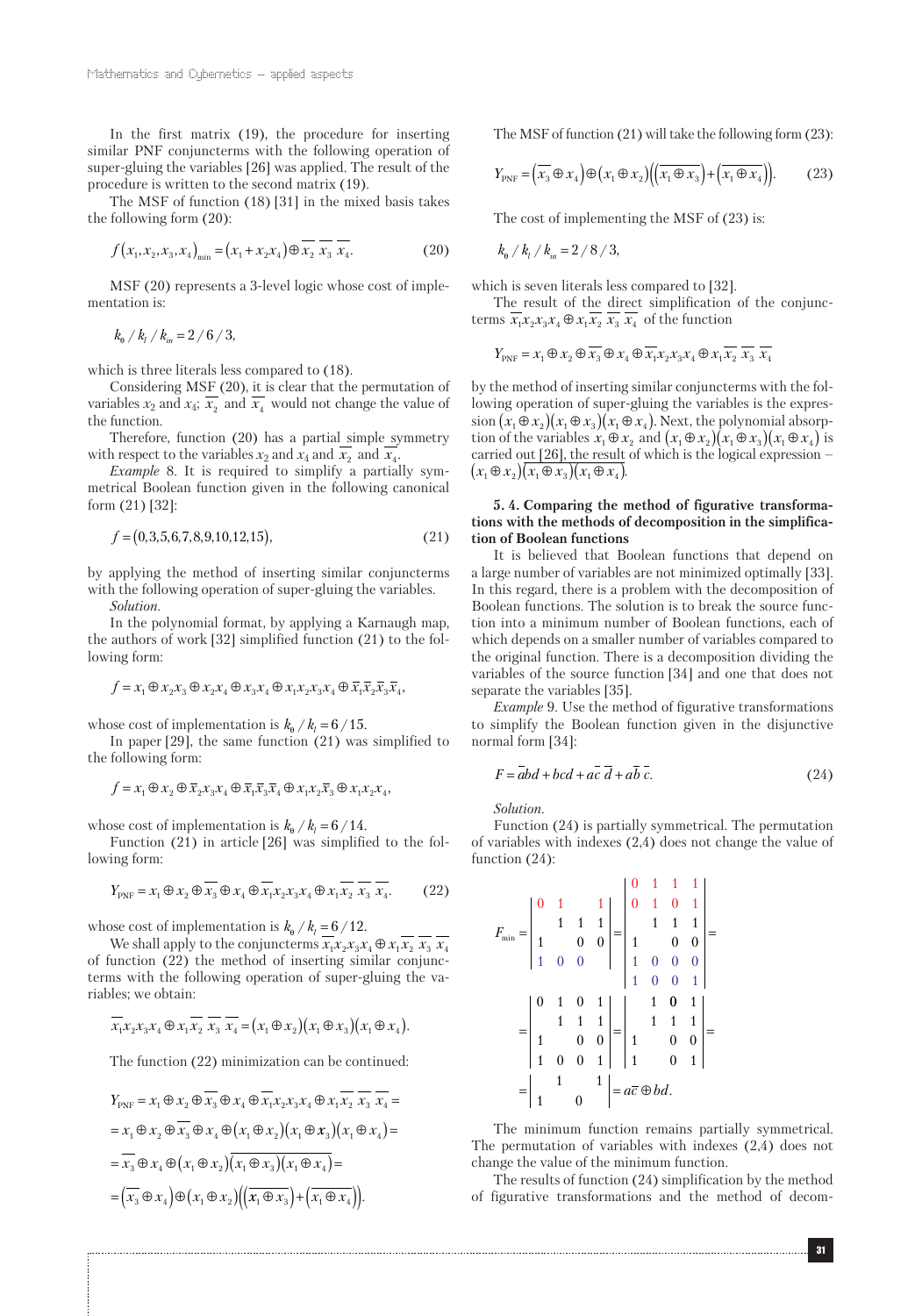position coincide but the method of figurative transformations in a given example is simpler.

*Example* 10. Use the method of figurative transformations to simplify the Boolean function given in the disjunctive normal form [35].

$$
f(x_1, x_2, x_3) = \overline{x_1} \ \overline{x_2} \ \overline{x_3} + x_1 x_2 x_3. \tag{25}
$$

*Solution*.

Function (25) is symmetrical. The permutation of variables with any pair of indexes does not change the value of function  $(25)$ .

According to the equivalent transformations of PNF conjuncterms of Boolean functions (chapter 5. 1.) (Table 2), we find the minimum function:

$$
f(x_1, x_2, x_3) = \overline{x_1} \overline{x_2} \overline{x_3} + x_1 x_2 x_3 = (\overline{x_1} \oplus x_2)(\overline{x_1} \oplus x_3). \quad (26)
$$

The minimum function remains partially symmetrical. The permutation of variables with indexes (2,3) does not change the value of the minimum function.

The results of the simplification of function (25) by the method of figurative transformations and by the method of decomposition, which does not separate the variables, coincide but the method of figurative transformations in a given example is simpler. The logical structure of minimum function (26) coincides with the logical structure of a two-block decomposition, which does not separate the variables [35].

#### **5. 5. Synthesizing a symmetrical 4-input adder of binary operands**

The symmetrical 4-input adder of binary codes is set by the truth table (Table 5).

|                  |                  | Input            |                  |                  |                  | Output           |                  |
|------------------|------------------|------------------|------------------|------------------|------------------|------------------|------------------|
| No.              | $a_1$            | $a_2$            | $a_3$            | $a_4$            | $\mathcal{S}_2$  | $\mathcal{S}_1$  | ${\cal S}_0$     |
| $\boldsymbol{0}$ | $\boldsymbol{0}$ | $\boldsymbol{0}$ | $\boldsymbol{0}$ | $\boldsymbol{0}$ | $\boldsymbol{0}$ | $\boldsymbol{0}$ | $\boldsymbol{0}$ |
| $\mathbf{1}$     | $\boldsymbol{0}$ | $\boldsymbol{0}$ | $\boldsymbol{0}$ | $\mathbf{1}$     | $\boldsymbol{0}$ | $\boldsymbol{0}$ | $\,1\,$          |
| $\sqrt{2}$       | $\boldsymbol{0}$ | $\boldsymbol{0}$ | $\mathbf{1}$     | $\boldsymbol{0}$ | $\boldsymbol{0}$ | $\boldsymbol{0}$ | $\mathbf{1}$     |
| 3                | $\boldsymbol{0}$ | $\boldsymbol{0}$ | $\mathbf{1}$     | $\mathbf{1}$     | $\boldsymbol{0}$ | $\mathbf{1}$     | $\boldsymbol{0}$ |
| $\overline{4}$   | $\boldsymbol{0}$ | $\mathbf{1}$     | $\overline{0}$   | $\boldsymbol{0}$ | $\boldsymbol{0}$ | $\mathbf{0}$     | $\mathbf{1}$     |
| $\sqrt{5}$       | $\boldsymbol{0}$ | $\mathbf{1}$     | $\overline{0}$   | $\mathbf{1}$     | $\boldsymbol{0}$ | $\mathbf{1}$     | $\boldsymbol{0}$ |
| 6                | $\boldsymbol{0}$ | $\mathbf{1}$     | $\mathbf{1}$     | $\boldsymbol{0}$ | $\boldsymbol{0}$ | $\mathbf{1}$     | $\boldsymbol{0}$ |
| $\sqrt{ }$       | $\overline{0}$   | $\overline{1}$   | $\overline{1}$   | $\overline{1}$   | $\boldsymbol{0}$ | $\overline{1}$   | $\overline{1}$   |
| 8                | $\overline{1}$   | $\boldsymbol{0}$ | $\boldsymbol{0}$ | $\boldsymbol{0}$ | $\boldsymbol{0}$ | $\boldsymbol{0}$ | $\,1\,$          |
| $\boldsymbol{9}$ | $\,1\,$          | $\boldsymbol{0}$ | $\overline{0}$   | $\mathbf{1}$     | $\boldsymbol{0}$ | $\mathbf{1}$     | $\boldsymbol{0}$ |
| $10\,$           | $\overline{1}$   | $\boldsymbol{0}$ | $\,1\,$          | $\boldsymbol{0}$ | $\boldsymbol{0}$ | $\,1$            | $\boldsymbol{0}$ |
| 11               | $\mathbf{1}$     | $\boldsymbol{0}$ | $\mathbf{1}$     | $\mathbf{1}$     | $\boldsymbol{0}$ | $\mathbf{1}$     | $\mathbf{1}$     |
| 12               | $\,1\,$          | $\,1\,$          | $\boldsymbol{0}$ | $\overline{0}$   | $\boldsymbol{0}$ | $\,1$            | $\boldsymbol{0}$ |
| 13               | $\mathbf{1}$     | $\mathbf{1}$     | $\overline{0}$   | $\overline{1}$   | $\boldsymbol{0}$ | $\mathbf{1}$     | $\mathbf{1}$     |
| 14               | $\mathbf{1}$     | $\mathbf{1}$     | $\mathbf{1}$     | $\boldsymbol{0}$ | $\boldsymbol{0}$ | $\mathbf{1}$     | $\,1\,$          |
| 15               | $\mathbf{1}$     | $\mathbf{1}$     | $\mathbf{1}$     | $\mathbf{1}$     | $\mathbf{1}$     | $\boldsymbol{0}$ | $\boldsymbol{0}$ |

Truth table of 4-input symmetric adder

Table 5

According to Table 5, adding any single operand  $a_1$ ,  $a_2$ , *a*3, *a*4 gives the same value of the amount – 001; adding any two pairs of operands  $a_3a_4$ ,  $a_2a_4$ ,  $a_2a_3$ ,  $a_1a_4$ ,  $a_1a_3$ ,  $a_1a_2$ gives the same value of the sum – 010; adding any trio of operands  $a_2a_3a_4$ ,  $a_1a_3a_4$ ,  $a_1a_2a_4$ ,  $a_1a_2a_3$  gives the same value of the sum – 011; adding four operands gives the value of the sum – 100. Thus, any permutation  $\pi$  of variable values does not change the value of the function, and, therefore the 4-input adder, given in Table 5, is symmetrical.

The system of equations of a 4-input symmetric adder in PDNF is as follows:

$$
\begin{aligned}\nS_0 &= \overline{x_1} \, \overline{x_2} \, \overline{x_3} x_4 + \overline{x_1} \, \overline{x_2} x_3 \overline{x_4} + \overline{x_1} x_2 \overline{x_3} \, \overline{x_4} + \\
&+ \overline{x_1} x_2 x_3 x_4 + x_1 \overline{x_2} \, \overline{x_3} \, \overline{x_4} + x_1 \overline{x_2} x_3 x_4 + \\
&+ x_1 x_2 \overline{x_3} x_4 + x_1 x_2 x_3 \overline{x_4}; \\
S_1 &= \overline{x_1} \, \overline{x_2} x_3 x_4 + \overline{x_1} x_2 \overline{x_3} x_4 + \\
&+ \overline{x_1} x_2 x_3 \overline{x_4} + \overline{x_1} x_2 x_3 x_4 + \\
&+ \overline{x_1} x_2 \overline{x_3} x_4 + x_1 \overline{x_2} x_3 \overline{x_4} + \\
&+ x_1 \overline{x_2} x_3 x_4 + x_1 \overline{x_2} x_3 \overline{x_4} + \\
&+ x_1 \overline{x_2} x_3 x_4 + x_1 x_2 \overline{x_3} \, \overline{x_4}; \\
S_2 &= x_1 x_2 x_3 x_4.\n\end{aligned}\n\tag{27}
$$

There are two approaches to minimizing the systems of Boolean functions depending on *n* variables [36, 37]. We shall minimize the system of functions (27) separately for each function.

Minimizing the function  $S_0$ .

The  $S_0$  function is singular [26]; to minimize  $S_0$ , we select Reed-Muller's algebra. We use identities (28) and (29) [26]:

$$
x_1 \overline{x_2} \oplus \overline{x_1} x_2 = x_1 \oplus x_2 = \overline{x_2} \oplus \overline{x_1}.
$$
 (28)

$$
xy \oplus \overline{xy} = \overline{x \oplus y} = \overline{\overline{x} \oplus y} = x \oplus \overline{y} = \overline{x} \oplus y.
$$
 (29)

$$
S_0 = \begin{vmatrix} 0 & 0 & 0 & 1 \\ 0 & 0 & 1 & 0 \\ 0 & 1 & 0 & 0 \\ 0 & 1 & 1 & 1 \\ 1 & 0 & 0 & 0 \\ 1 & 1 & 1 & 0 \end{vmatrix} = \begin{vmatrix} 0 & 0 & 1 \\ 0 & 0 & 1 \\ 0 & 1 & 0 \\ 1 & 0 & 0 \\ 1 & 0 & 1 \end{vmatrix} = \begin{vmatrix} 0 & 0 & 1 \\ 0 & 0 & 1 \\ 1 & 0 & 1 \\ 1 & 1 & 0 \\ 1 & 1 & 1 \end{vmatrix} = \frac{1}{\sqrt{1 + \left(\frac{1}{1 + \left(\frac{1}{1 + \left(\frac{1}{1 + \left(\frac{1}{1 + \left(\frac{1}{1 + \left(\frac{1}{1 + \left(\frac{1}{1 + \left(\frac{1}{1 + \left(\frac{1}{1 + \left(\frac{1}{1 + \left(\frac{1}{1 + \left(\frac{1}{1 + \left(\frac{1}{1 + \left(\frac{1}{1 + \left(\frac{1}{1 + \left(\frac{1}{1 + \left(\frac{1}{1 + \left(\frac{1}{1 + \left(\frac{1}{1 + \left(\frac{1}{1 + \left(\frac{1}{1 + \left(\frac{1}{1 + \left(\frac{1}{1 + \left(\frac{1}{1 + \left(\frac{1}{1 + \left(\frac{1}{1 + \left(\frac{1}{1 + \left(\frac{1}{1 + \left(\frac{1}{1 + \left(\frac{1}{1 + \left(\frac{1}{1 + \left(\frac{1}{1 + \left(\frac{1}{1 + \left(\frac{1}{1 + \left(\frac{1}{1 + \left(\frac{1}{1 + \left(\frac{1}{1 + \left(\frac{1}{1 + \left(\frac{1}{1 + \left(\frac{1}{1 + \left(\frac{1}{1 + \left(\frac{1}{1 + \left(\frac{1}{1 + \left(\frac{1}{1 + \left(\frac{1}{1 + \left(\frac{1}{1 + \left(\frac{1}{1 + \left(\frac{1}{1 + \left(\frac{1}{1 + \left(\frac{1}{1 + \left(\frac{1}{1 + \left(\frac{1}{1 + \left(\frac{1}{1 + \left(\frac{1}{1 + \left(\frac{1}{1 + \left(\frac{1}{1 + \left(\frac{1}{1 + \left(\frac{1}{1 + \left(\frac{1}{1 + \left(\frac{1}{1 + \left(\frac{1}{
$$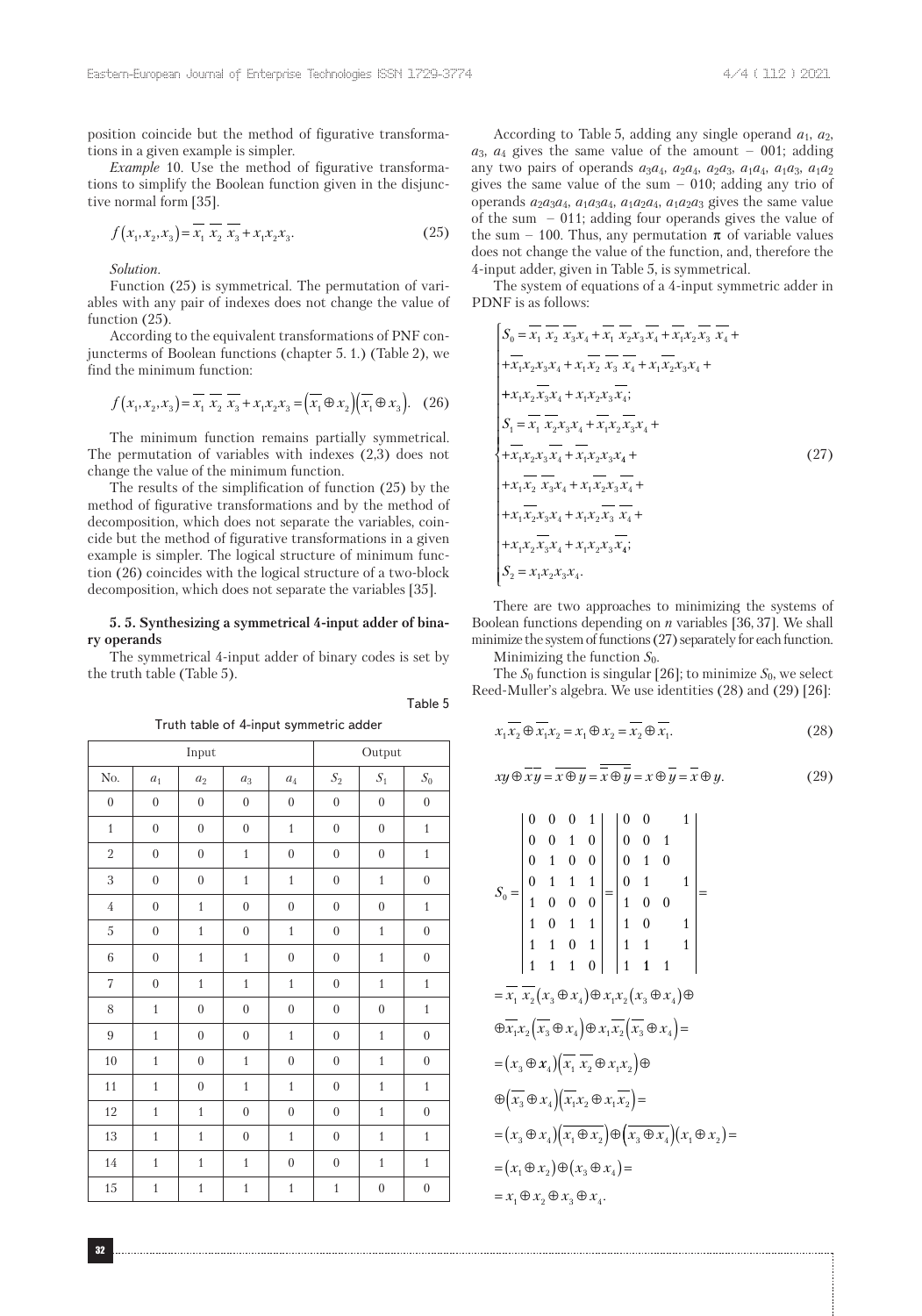Minimizing the function  $S_1$ :  $S<sub>1</sub>$  $0 \t 0 \t 1 \t 1 \t 0$  $\begin{array}{cccc} 0 & 1 & 0 & 1 \\ 0 & 1 & 1 & 0 \end{array}$ 0 1 1  $\begin{array}{|c|c|c|}\n\hline\n0 & 1 & 1\n\end{array}$ 0 1 1 0 1 1 0  $1\quad1\quad0\quad0$ 0 1 1 1 | 1 1 1 1 1 0 1 1 1 0 0 1 1 0 1 0  $=\begin{vmatrix} 1 & 0 & 0 & 1 \\ 1 & 0 & 1 & 0 \end{vmatrix} = \begin{vmatrix} 1 & 0 & 1 \\ 1 & 0 & 1 \end{vmatrix} = \begin{vmatrix} 1 & 1 & 1 \\ 1 & 0 & 1 \end{vmatrix} =$ 1 1 0 1 | 1 1 1 111 0 1 1 1 1 1 1 1 1 0 1 1 1 1 1 1 1 1 1 1  $\vert 1 \vert -1$  $x_1 x_2 \oplus x_3 x_4 \oplus x_1 x_3 \oplus x_1 x_4 \oplus x_2 x_3 \oplus x_2 x_4 =$  $= x_1 x_2 \oplus x_3 x_4 \oplus x_1 (x_3 \oplus x_4) \oplus x_2 (x_3 \oplus x_4) =$  $= x_1 x_2 \oplus x_3 x_4 \oplus (x_3 \oplus x_4)(x_1 \oplus x_2).$  $S_1 = x_1 x_2 \oplus x_3 x_4 \oplus (x_3 \oplus x_4)(x_1 \oplus x_2).$  $S_1 = x_1 x_2 \oplus x_3 x_4 \oplus (x_3 \oplus x_4)(x_1 \oplus x_2) =$  $=(x_1x_2 \oplus x_3x_4)(x_3 \oplus x_4)(x_1 \oplus x_2)+$  $+x_1x_2 \oplus x_3x_4(x_3 \oplus x_4)(x_1 \oplus x_2).$  $(x_1x_2 \oplus x_3x_4)(x_3 \oplus x_4)(x_1 \oplus x_2) =$  $=(x_1x_2 \oplus x_3x_4)(x_3 \oplus x_4 + x_1 \oplus x_2) =$  $=(x_1x_2 \oplus x_3x_4)(x_3x_4 \oplus x_3 x_4 + x_1x_2 \oplus x_1 x_2) =$  $=\left(x_1x_2\overline{x_3x_4}+\overline{x_1x_2}x_3x_4\right)\left(x_3x_4x_3x_4+x_3x_4x_3x_4\right)$  $x_1 x_2 x_1 x_2 + x_1 x_2 x_1$  $=\left(x_1x_2\right)(x_3+x_4\right)+\left(x_1+x_2\right)x_3x_4\right) \times$  $3^{\lambda_4}$   $\lambda_3$   $\lambda_4$  $1^{1/2}$   $2^{1/2}$   $1^{1/2}$   $2^{1/2}$   $2^{1/2}$ +  $+x_1x_2x_1x_2 +$ ſ ∖  $\overline{\phantom{a}}$ Ĵ  $\overline{1}$  $\Bigg) =$  $3^{3}4^{4}3^{4}$   $4^{1}$   $3^{1}$   $4^{2}$   $4^{2}$   $3^{2}$  $1^{\mathcal{A}}2$   $\left(\begin{matrix} \mathcal{A}_1 & \mathcal{A}_2 \end{matrix}\right)$   $\left(\begin{matrix} \mathcal{A}_1 & \mathcal{A}_2 \end{matrix}\right)$   $\mathcal{A}_1$   $\mathcal{A}_2$  $x_3x_4(x_3+x_4)+(x_3+x_4)x_3$  $x_1x_2(x_1+x_2)+(x_1+x_2)x_1$  $\times \begin{cases} x_3x_4(x_3+x_4)+(x_3+x_4)x_3x_4+ \\ \hline \end{cases}$  $+x_1x_2(x_1+x_2)+(x_1+x_2)$ ſ l I I J  $\overline{1}$  $\vert$  $= (x_1 x_2 x_3 + x_1 x_2 x_4 + x_1 x_3 x_4 + x_2 x_3 x_4) \times$  $\times \begin{cases} x_3x_4 + x_3x_4 + x_3x_4 + x_3x_4 \\ - \end{cases}$  $1^{1/2}$  1  $\lambda_1 \lambda_2$  1  $\lambda_1 \lambda_2$  1  $\lambda_1 \lambda_2$  $=(x_1x_2x_3+x_1x_2x_4+x_1x_3x_4+x_2x_3x_4) \times$ +  $+x_1x_2 + x_1x_2 + x_1x_2 +$ ſ l  $\cdot$  $x_1 x_2 + x_1 x_2 + x_1 x_3 + x_1 x_2 + x_1 x_3$  $\times (x_3x_4 + x_3 x_4 + x_1x_2 + x_1 x_2) =$  $= x_1 x_2 x_3 x_4 + x_1 x_2 x_3 + x_1 x_2 x_3 x_4 + x_1 x_2 x_4 +$  $+x_1x_3x_4+x_1x_2x_3x_4+x_2x_3x_4+x_1x_2x_3x_4=$  $1100$ 1 1 0 1100 1 1 0 0 1 1 0011 0011 = 0 1 1  $\begin{vmatrix} 0 & 0 & 1 & 1 \end{vmatrix}$  $\begin{array}{|c|c|c|c|c|c|c|c|} \hline \end{array}$  1 0 1100 1 1 0 0 1 1 0 1 1 1 1 0 1 1 0  $=\begin{vmatrix} 1 & 1 \\ 0 & 1 \end{vmatrix} = \begin{vmatrix} 1 & 1 \\ 0 & 1 \end{vmatrix} = \begin{vmatrix} 1 & 1 \\ 0 & 1 \end{vmatrix} =$ 0 1 1  $= x_1 x_2 (x_3 + x_4) + x_3 x_4 (x_1 + x_2) =$  $= x_1 x_2 x_3 x_4 + x_3 x_4 x_1 x_2 = x_1 x_2 \oplus x_3 x_4.$ 

$$
\frac{x_1x_2 \oplus x_3x_4}{x_1x_2x_3x_4} \left( x_3 \oplus x_4 \right) (x_1 \oplus x_2) =
$$
\n
$$
= (x_1x_2x_3x_4 \oplus \frac{x_1x_2}{x_1x_2} \frac{x_3x_4}{x_3x_4} \Big) (x_3 \overline{x_4} + \overline{x_3x_4} \Big) (x_1 \overline{x_2} + \overline{x_1x_2} \Big) =
$$
\n
$$
= (x_1x_2x_3x_4 \overline{x_1x_2} \overline{x_3x_4} + x_1 \overline{x_2x_3x_4} \overline{x_1x_2} \overline{x_3x_4} + x_1 \overline{x_2x_3x_4} \Big) \times
$$
\n
$$
\times (x_1 \overline{x_2x_3} \overline{x_4} + \overline{x_1x_2x_3} \overline{x_4} + x_1 \overline{x_2} \Big) \frac{x_3}{x_3x_4} + \overline{x_1x_2} \Big) \times
$$
\n
$$
\times (x_1 \overline{x_2x_3} \overline{x_4} + \overline{x_1x_2x_3} \overline{x_4} + x_1 \overline{x_2} \Big) \Big( \overline{x_3} + \overline{x_4} \Big) \Big) \times
$$
\n
$$
\times (x_1 \overline{x_2x_3} \overline{x_4} + \overline{x_1x_2x_3} \overline{x_4} + x_1 \overline{x_2} \Big) \frac{x_3}{x_4} + \overline{x_1x_2} \Big( \overline{x_3} \overline{x_4} \Big) +
$$
\n
$$
= (x_1x_2x_3x_4 \Big( \overline{x_1} + \overline{x_2} + \overline{x_3} + \overline{x_4} \Big) \Big) \left( \overline{x_1} \overline{x_3} + \overline{x_1} \overline{x_4} \overline{x_4} \overline{x_2} \overline{x_3} + \overline{x_4} \overline{x_4} \Big) \right) \times
$$
\n
$$
\times (x_1 \overline{x_2x_3} \overline{x_4} + \overline{x_1x_2x_3} \over
$$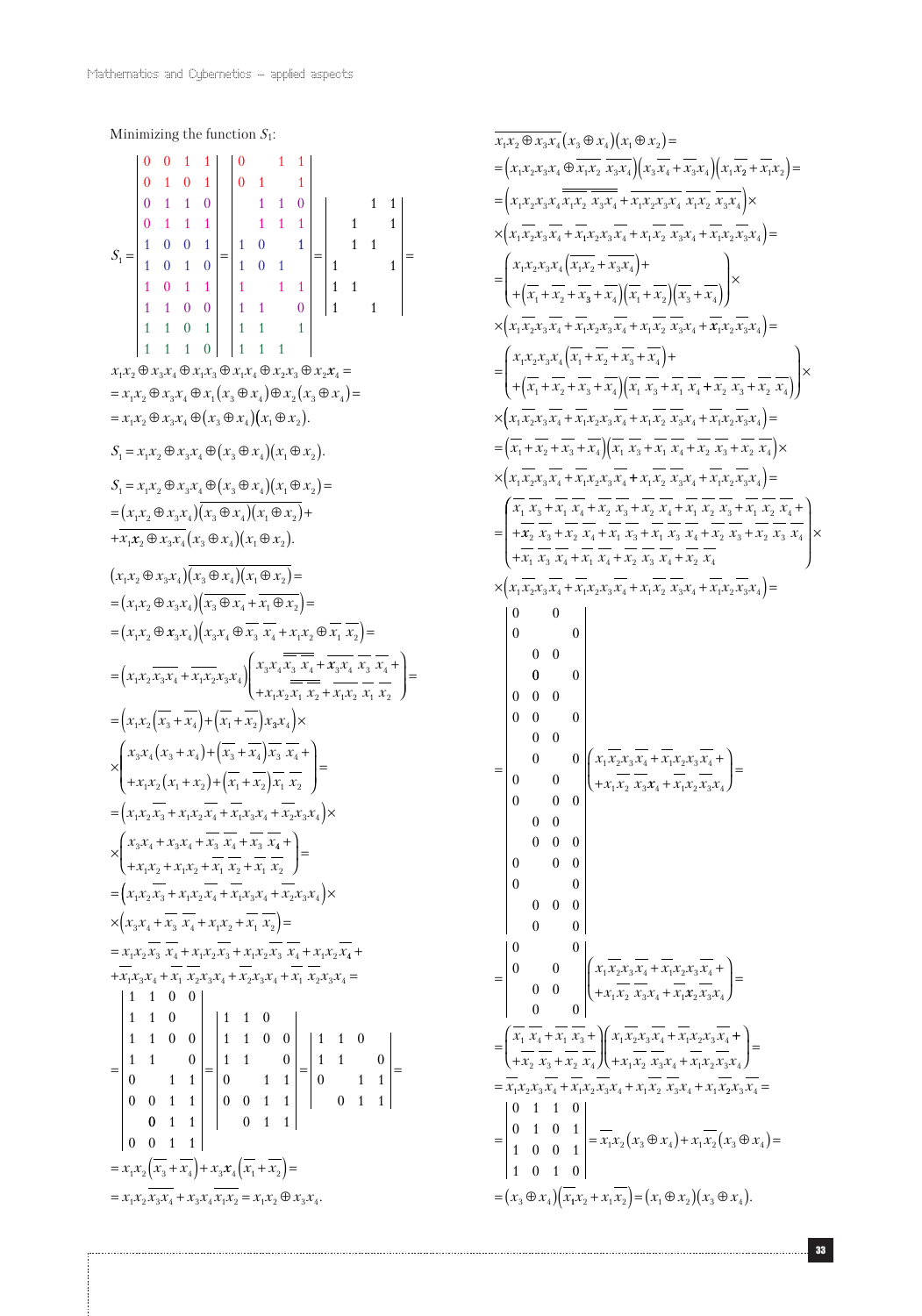Thus,

$$
S_1 = (x_1x_2 \oplus x_3x_4) + (x_1 \oplus x_2)(x_3 \oplus x_4).
$$

The system of equations (27) takes the following form:

$$
\begin{cases}\nS_0 = x_1 \oplus x_2 \oplus x_3 \oplus x_4; \\
S_1 = x_1 x_2 \oplus x_3 x_4 + (x_1 \oplus x_2)(x_3 \oplus x_4); \\
S_2 = x_1 x_2 x_3 x_4.\n\end{cases} (30)
$$

Based on the system of equations (30), we build a scheme of a 4-input symmetrical adder of binary codes (Fig. 3).



Fig. 3. Symmetrical 4-input binary code adder

The scheme of a 4-input symmetrical adder in Fig. 3 is optimal; it complies with the verification truth table (Table 5); it has less complexity compared to the schemes of open patents back in the USSR [38–45] about symmetrical 4-input adders.

## **6. Discussion of results of minimizing the symmetric Boolean functions by the method of figurative transformations**

The mathematical apparatus of minimizing the Boolean functions by the method of figurative transformations was considered in works [25, 26, 37, 46–49, 51], and others. The technology of the method of figurative transformations is given in Table 6.

A new component in the technology for minimizing Boolean functions by the method of figurative transformations (MFT) are equivalent transformations of the polynomial normal form (PNF) (chapter 5. 1.). The form of equivalent transformations (chapter 5. 1., Tables 2, 3) is similar to the decomposition of an analytical function into multipliers, in a given case, by inserting similar conjuncterms with the following operation of super-gluing the variables.

Equivalent transformations of PNF (chapter 5. 1., Table 2) can be an object for comparison, to a certain extent, with the rules of minimization based on the splitting of conjuncterms in a polynomial theoretic-multiple format (PTMF) [29] (Table 7).

The peculiarity of applying the theoretical-multiple rules for splitting the PNF conjuncterms [29] is that the lowerranked conjuncterms formed by the splitting procedure can be simplified according to the rules of equivalent transformation with other conjuncterms of the assigned function. In this case, the Boolean function will be optimized [29].

Table 7 demonstrates that the conjuncterms in the following form:

$$
\binom{000}{111}^{\circ}, \binom{0000}{1111}^{\circ}, \binom{0000}{0111}^{\circ} \tag{31}
$$

are not simplified directly by the method of splitting the conjuncterms.

Conjuncterms (31) can be simplified by inserting similar conjuncterms with the following operation of super-gluing the variables (chapter 5. 1., Table 2). The resulting logical expressions, after such a procedure, can be simplified according to the rules of equivalent transformation with other terms of the assigned function (chapter 5. 3., example 8). Identifying this algorithm is a reserve for increasing the hardware capabilities in minimizing the symmetrical Boolean functions by a visual-matrix form of the analytical method.

Table 6

| $\mathbf{1}$   | Binary combinatorial systems with repeated 2- $(n, b)$ -design, 2- $(n, x/b)$ -design                                                                              |
|----------------|--------------------------------------------------------------------------------------------------------------------------------------------------------------------|
| 2              | Verbal and figurative representation of information                                                                                                                |
| 3              | Logical operation of super-gluing the variables                                                                                                                    |
| 4              | Logical operation of incomplete super-gluing the variables                                                                                                         |
| 5              | Hermeneutics of logical operations on binary equivalents of logical functions                                                                                      |
| 6              | Figurative transformation protocols                                                                                                                                |
| $\overline{7}$ | Attribute of a minimum logical function                                                                                                                            |
| 8              | Minimizing Boolean functions on a complete truth table                                                                                                             |
| 9              | Algorithm of analytical method and its automation                                                                                                                  |
| 10             | Expanding the analytical method to other logical bases                                                                                                             |
| 11             | Algebra of equivalent transformation in the class of perfect normal forms of Schaeffer algebra functions                                                           |
| 12             | Algebra of equivalent transformation in the class of perfect implicit normal forms                                                                                 |
| 13             | Relatively complex algorithms for the use of logical absorption operations and super-gluing the variables                                                          |
| 14             | Stack of logical operations                                                                                                                                        |
| 15             | Algorithms for simplifying a function with the procedure of inserting two identical PNF conjuncterms with the following operation<br>of super-gluing the variables |
| 16             | Singular function                                                                                                                                                  |
| 17             | Algebra of equivalent transformation in the class of polynomial normal forms of Boolean functions                                                                  |
| 18             | Mixed basis                                                                                                                                                        |

#### Figurative transformation method technology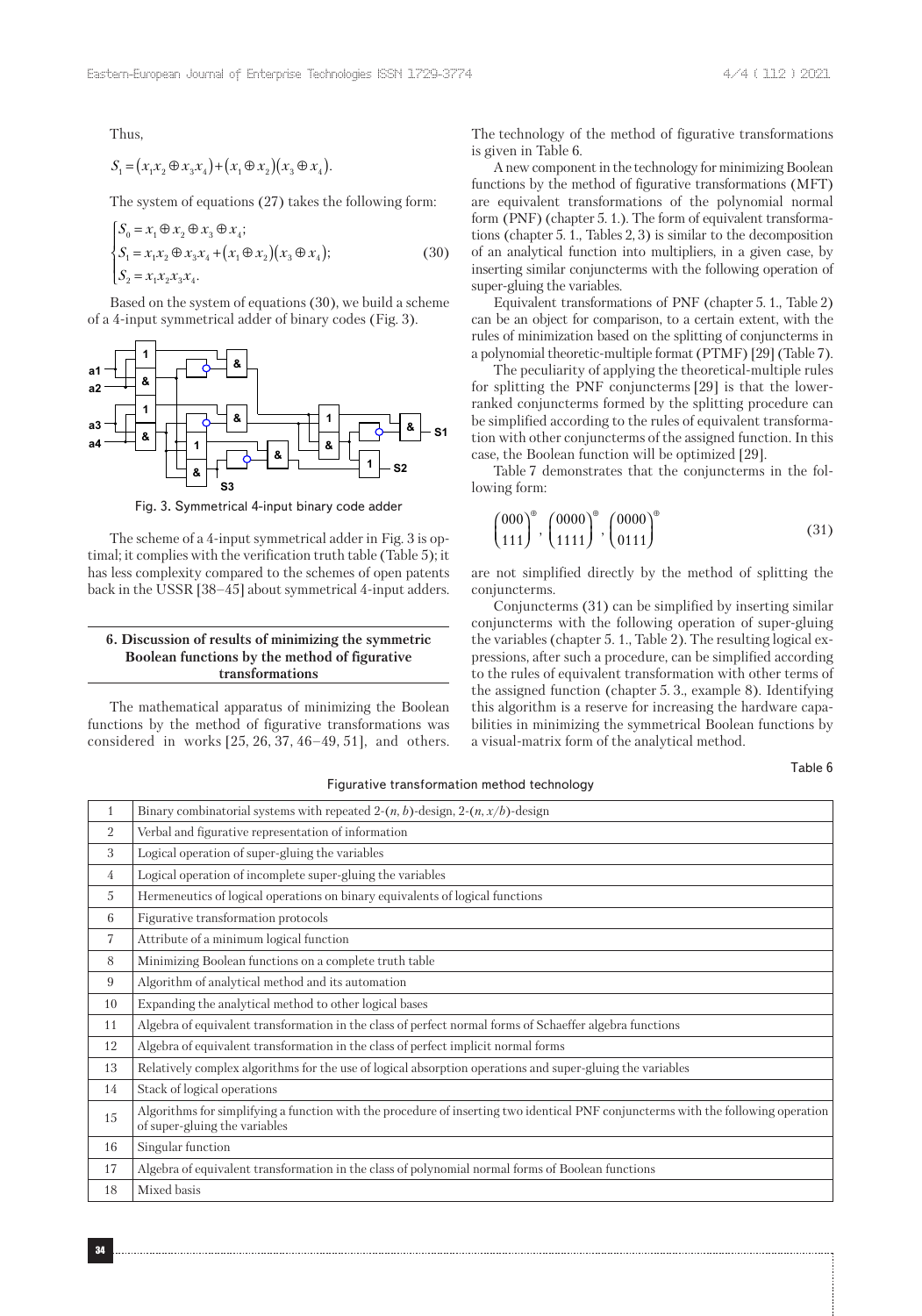## Table 7

| Function                          | Theoretical-multiple rules for splitting the PNF con-<br>juncterms                                                                                                                                                                                                                                                                                                                                                                                                                                                                                                                                                                                                                                                                                                                                                                                                                                                                                                                                                                                                                                                                                                                                                                                                                                                                                                                                                                                                                                                                                                                                                                                                               | Equivalent transformations<br>of MFT PNF conjuncterms                                                                  |
|-----------------------------------|----------------------------------------------------------------------------------------------------------------------------------------------------------------------------------------------------------------------------------------------------------------------------------------------------------------------------------------------------------------------------------------------------------------------------------------------------------------------------------------------------------------------------------------------------------------------------------------------------------------------------------------------------------------------------------------------------------------------------------------------------------------------------------------------------------------------------------------------------------------------------------------------------------------------------------------------------------------------------------------------------------------------------------------------------------------------------------------------------------------------------------------------------------------------------------------------------------------------------------------------------------------------------------------------------------------------------------------------------------------------------------------------------------------------------------------------------------------------------------------------------------------------------------------------------------------------------------------------------------------------------------------------------------------------------------|------------------------------------------------------------------------------------------------------------------------|
| $\left(000\right)^{\circ}$<br>111 | $\begin{pmatrix} 00- \\ 0-1 \\ -11 \end{pmatrix}, \begin{pmatrix} 00- \\ -01 \\ 1-1 \end{pmatrix}, \begin{pmatrix} 0-0 \\ -10 \\ 11- \end{pmatrix}, \begin{pmatrix} 0-0 \\ 01- \\ -11 \end{pmatrix}, \begin{pmatrix} -00 \\ 10- \\ 1-1 \end{pmatrix}, \begin{pmatrix} -00 \\ 1-0 \\ 11- \end{pmatrix}$                                                                                                                                                                                                                                                                                                                                                                                                                                                                                                                                                                                                                                                                                                                                                                                                                                                                                                                                                                                                                                                                                                                                                                                                                                                                                                                                                                           | $\left(\overline{x_1}\oplus x_2\right)\left(\overline{x_1}\oplus x_3\right)$                                           |
| $(0000)^{\circ}$<br>1111          | $\begin{bmatrix} 00-1 \\ 0-11 \end{bmatrix}, \begin{bmatrix} 00-1 \\ -011 \end{bmatrix}, \begin{bmatrix} 0-01 \\ -101 \end{bmatrix}, \begin{bmatrix} 0-01 \\ 01-1 \end{bmatrix}, \begin{bmatrix} -001 \\ 10-1 \end{bmatrix}, \begin{bmatrix} -001 \\ 1-01 \end{bmatrix},$<br>$(11-1)(-111)(1-11)(11-1)$<br>$(00-0)$ $(00-0)$ $(00-0)$ $(00-0)$ $(00-0)$ $(00-0)$<br>$\begin{bmatrix} 0-10 \\ -110 \end{bmatrix}$ , $\begin{bmatrix} 0-10 \\ 011 \end{bmatrix}$ , $\begin{bmatrix} -010 \\ 101 \end{bmatrix}$ , $\begin{bmatrix} -010 \\ 1-10 \end{bmatrix}$ , $\begin{bmatrix} 001- \\ 0-11 \end{bmatrix}$ , $\begin{bmatrix} 001- \\ -011 \end{bmatrix}$<br>$111 - 1$ $-111$ $1 \cdot 1 -11$ $1 \cdot 11 - 1$ $-111$ $1 \cdot 1 -11$<br>$(0-00)$ $(0-00)$ $(0-00)$ $(0-00)$ $(0-00)$ $(0-00)$<br>$\begin{bmatrix} -100 \\ 110 - \end{bmatrix}$ , $\begin{bmatrix} -100 \\ 11 - 0 \end{bmatrix}$ , $\begin{bmatrix} 010 - \\ 01 - 1 \end{bmatrix}$ , $\begin{bmatrix} 010 - \\ -101 \end{bmatrix}$ , $\begin{bmatrix} 01 - 0 \\ -110 \end{bmatrix}$ , $\begin{bmatrix} 01 - 0 \\ 011 - \end{bmatrix}$<br>$\left(111 - \right) \left( -111 \right) \left( 11 - 1 \right) \left( 111 - \right) \left( -111 \right)$<br>$11 - 1$<br>$\begin{pmatrix} -000 \\ 100 - \end{pmatrix} \begin{pmatrix} -000 \\ 100 - \end{pmatrix} \begin{pmatrix} -000 \\ 10 - 0 \end{pmatrix} \begin{pmatrix} -000 \\ 10 - 0 \end{pmatrix} \begin{pmatrix} -000 \\ 1 - 00 \end{pmatrix} \begin{pmatrix} -000 \\ 1 - 00 \end{pmatrix}$<br>$10-1$  '  $1-01$  '  $1-10$  '  $101-$  '  $110-$  '  $11-0$  <br>$1 - 11$<br>$(11 - 1)$<br>$\left(111 - \right) \left(1 - 11\right)$<br>$(11 - 1)$<br>$111-$ | $\left(\overline{x_1} \oplus x_2\right) \left(\overline{x_1} \oplus x_3\right) \left(\overline{x_1} \oplus x_4\right)$ |
| $(0000)^{\circ}$<br>(0111)        | $(000 - (000 - (00 - 0) (00 - 0) (0 - 0)) (0 - 00))$<br>$\begin{bmatrix} 00-1 \\ 0-11 \end{bmatrix}, \begin{bmatrix} 0-01 \\ 01-1 \end{bmatrix}, \begin{bmatrix} 0-10 \\ 011- \end{bmatrix}, \begin{bmatrix} 001- \\ 0-11 \end{bmatrix}, \begin{bmatrix} 010- \\ 01-1 \end{bmatrix}, \begin{bmatrix} 01-0 \\ 011- \end{bmatrix}$                                                                                                                                                                                                                                                                                                                                                                                                                                                                                                                                                                                                                                                                                                                                                                                                                                                                                                                                                                                                                                                                                                                                                                                                                                                                                                                                                 | $\overline{x_1(x_2 \oplus x_3)}(\overline{x_2 \oplus x_4})$                                                            |
| $(000 - )^{\circ}$<br>0110        | $\binom{00}{0}$ - 1 -                                                                                                                                                                                                                                                                                                                                                                                                                                                                                                                                                                                                                                                                                                                                                                                                                                                                                                                                                                                                                                                                                                                                                                                                                                                                                                                                                                                                                                                                                                                                                                                                                                                            | $\overline{x_1(x_2 \oplus x_3)}(\overline{x_2} + \overline{x_4})$                                                      |

A method of splitting the conjuncterms can be used to simplify conjuncterms in the form  $\begin{pmatrix} 000 \\ 0110 \end{pmatrix}$ ∫ 000 – l Ľ  $\overline{1}$ ⊕ (Table 7) by using the logical operation of polynomial absorption of variables [26]:

*x x x x x x x x x x x x x x x x* 1 2 3 4 1 2 1 3 1 2 3 4 1 2 1 0 0 0 0 1 1 0 0 0 0 1 0 111 − = − − − − = = ⊕ ⊕ = ⊕ 3 2 <sup>4</sup> 1 2 1 3 2 4 1 2 3 2 4 *x x x x x x x x x x x x x* = = ⊕ ( ) + = ⊕ ( ) ( ) + . − 

 $(0110)$ 

⊕

∖

The result of such a simplification of expression

is 5-level logic whose cost of implementation is:

$$
k_l / k_m = 5 / 4.
$$

In turn, the expression  $\overline{x_1(x_2 \oplus x_3)(x_2 + x_4)}$  (Table 7), obtained from the procedure of inserting similar conjuncterms with the following operation of super-gluing the variables, represents a 3-level logic whose cost of implementation is:

 $k_l / k_m = 5 / 4.$ 

MFT provides for the minimization of symmetrical Boolean functions in the main basis  $\{\vee, \wedge, \neg\}$ (chapter 5. 2., examples 4–6). However, not all symmetrical functions in PPNF or PCNF are minimized in the Boole basis. In this case, one needs to try to optimize the assigned function in a polynomial basis  $\{\wedge, \oplus, 1\}$ , using the Reed-Muller algebra [26] (chapter 5. 3., examples 7, 8).

MFT implies the analysis of a stack of logical operations [25], which is a certain analog and difference from decomposition (chapter 5. 4.).

The stack makes it possible to select a promising simplification option for the assigned function.

According to data at our disposal (examples 9 and 10), it can be noted that the results of simplification of functions by the method of figurative transformations and decomposition methods coincide but the MFT is much simpler. Minimizing by two methods for a larger, to a certain extent, number of variables would lead to their corresponding conclusions. Work [25] reports the minimization of a Boolean function by the method of figurative transformations into 64 input variables.

The proper derivation of the model of a symmetric 4-input adder of binary codes (chapter 5. 5., system of equations 30) by the analytical method is ensured by the introduction of the apparatus of equivalent figurative transformations to minimize Boolean functions. The order of mutual arrangement of the elements in a binary matrix, the same as the algebraic approach, plays an essential role in the visual perception of two-dimensional data. The logical scheme of the 4-input symmetric adder in Fig. 3 is optimal; it has less complexity compared to the schemes in the open patents back in the USSR [38–45] related to symmetrical 4-input adders.

Table 8 gives the results of minimizing symmetrical Boolean functions borrowed from works by other authors and by the analytical method.

The peculiarity of the method of figurative transformations is that the method is based on the binary combinatoric systems with repeated  $2-(n, b)$ -design,  $2-(n, x/b)$ -design, which are essentially the truth tables of the given functions, for example, Tables 1, 4, 5. The specified objects 2-(*n*, *b*)-design, 2-(*n, x/b*)-design are a sufficient hardware resource to minimize symmetrical Boolean functions, which makes it possible to do without auxiliary objects, such as Karnaugh maps, Weich diagrams, acyclic graph, non-directed graph, cover tables, cubes, etc. The visual representation of 2-dimensional binary matrices allows the manual simplification of symmetrical Boolean functions (using a mathematical editor, for example, MathType 7.4.0 (USA), within up to 64 input variables [25] for the PDNF (PCNF) representation of a function.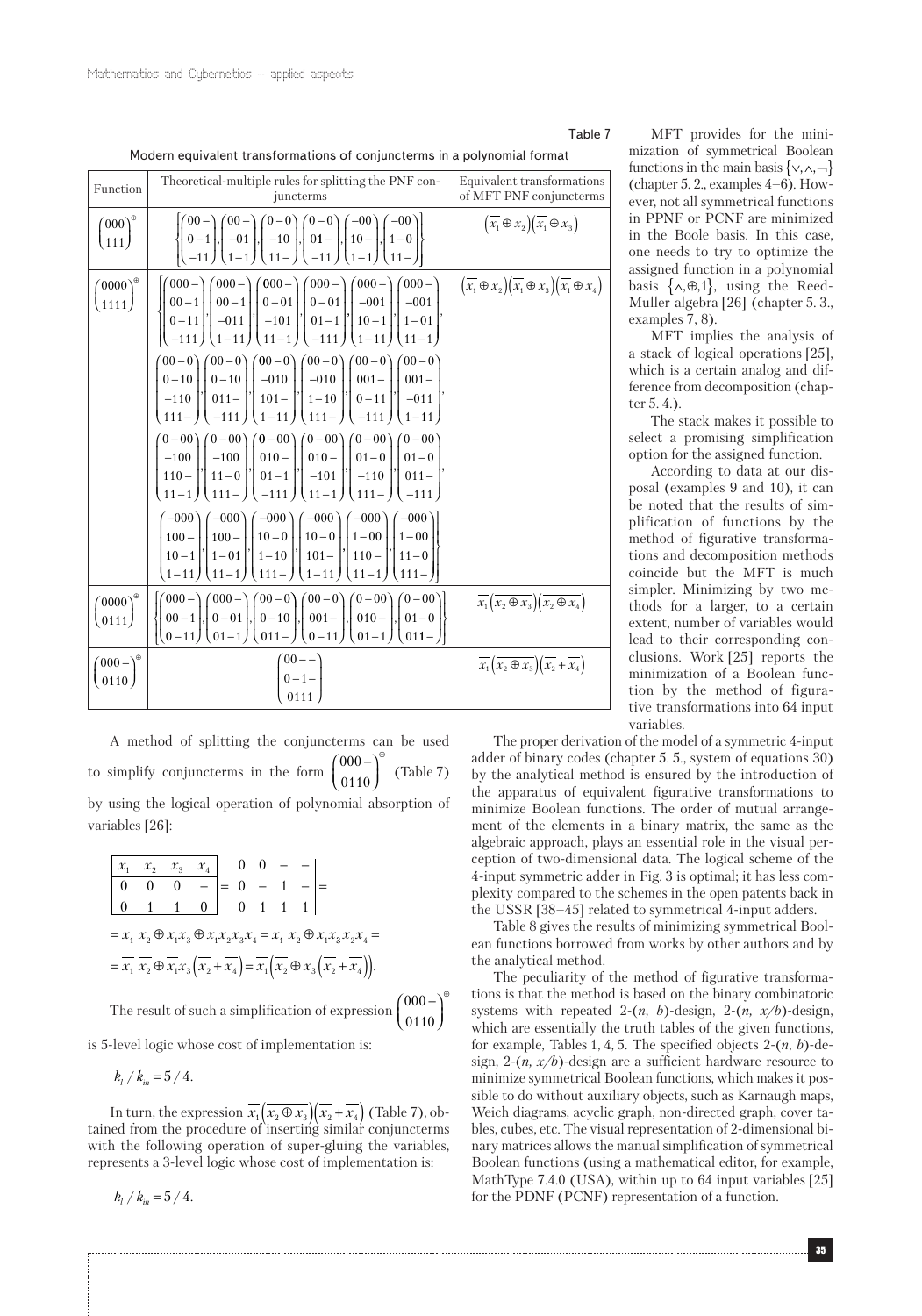Table 8

Comparative table of the examples of minimization of symmetrical Boolean functions borrowed from works by other authors and the visual-matrix form of the analytical method

| Example No. | Minimization method title         | Number of input variables | Minimization result           | Analytical method result |
|-------------|-----------------------------------|---------------------------|-------------------------------|--------------------------|
| 3           | Conjuncterm splitting method [29] |                           | 9 literals                    | 7 literals               |
| 4           | Analytical method [27]            |                           | 6 literals                    | 4 literals               |
| 5           | Karnaugh map [27]                 | 4                         | 12 literals                   | 9 literals               |
| 6           | Analytical method [30]            | 3                         | 6 literals                    | 4 literals               |
| 8           | Karnaugh map [32]                 |                           | 15 literals                   | 8 literals               |
| 9           | Decomposition method [34]         | 3                         | Minimization results coincide |                          |
| 10          | Decomposition method [35]         |                           | Minimization results coincide |                          |
| 11          | Karnaugh map [50]                 |                           | 6 literals                    | 5 literals               |

The use of MFT to minimize symmetrical functions in the Boole basis and in the Reed-Muller basis brings, to some extent, the task of simplifying symmetrical Boolean functions to the level of a well-researched problem in the class of disjunctive-conjunctive normal forms (DCNF) of Boolean functions.

The use of an element basis of only one functionally complete system of switch functions, in a general case, does not provide conditions for obtaining an optimal combination scheme. In this regard, it is advisable to apply a mixed basis.

*Example* 11. Use the method of figurative transformations to simplify the Boolean function with partial symmetry, which is given in the following canonical form  $(32)$  [50].

$$
f = (5,6,7,8,9,10,11). \tag{32}
$$

*Solution*.

Function (32) is partially symmetrical. The permutation of variables with indexes (3,4) does not change the value of function (32).

The simplification of function (32) will be performed in a conjunctive normal form [51].

$$
f_{\min} = \begin{vmatrix} 0 & 0 & 0 & 0 & 0 \\ 1 & 0 & 0 & 0 & 1 \\ 2 & 0 & 0 & 1 & 0 \\ 3 & 0 & 0 & 1 & 1 \\ 4 & 0 & 1 & 0 & 0 \\ 12 & 1 & 1 & 0 & 0 \\ 14 & 1 & 1 & 0 & 1 \\ 15 & 1 & 1 & 1 & 1 \end{vmatrix} = \begin{vmatrix} 1 & 1 & 1 & 1 \\ 1 & 1 & 1 & 0 \\ 1 & 1 & 0 & 1 \\ 1 & 0 & 1 & 1 \\ 0 & 0 & 1 & 1 \\ 0 & 0 & 0 & 1 \end{vmatrix} = \begin{vmatrix} 1 & 1 & 1 & 0 \\ 1 & 0 & 1 & 1 \\ 0 & 0 & 1 & 0 \\ 0 & 0 & 0 & 1 \\ 0 & 0 & 0 & 0 \end{vmatrix}
$$

$$
= \begin{vmatrix} 1 & 1 & 1 & 1 \\ 1 & 0 & 1 & 1 \\ 0 & 0 & 1 & 1 \\ 0 & 0 & 0 & 1 \end{vmatrix} = \begin{vmatrix} 1 & 1 & 1 & 1 \\ 1 & 1 & 1 & 1 \\ 0 & 0 & 0 & 1 \\ 0 & 0 & 0 & 1 \end{vmatrix} = (x_1 + x_2)(x_1 + x_3 + x_4)(\overline{x_1} + \overline{x_2}) =
$$

$$
= (x_1 \overline{x_2} + \overline{x_1}x_2)(x_1 + x_3 + x_4) = (x_1 \oplus x_2)(x_1 + x_3 + x_4).
$$

 $f_{\text{min}}$  in the mixed basis takes the following form (33):

$$
f_{\min} = (x_1 \oplus x_2)(x_1 + x_3 + x_4). \tag{33}
$$

Function (33) represents 2-level logic. The cost of implementing  $f_{\text{min}}$  (33) in the mixed basis is:

$$
k_{\rm e} / k_{\rm i} / k_{\rm in} = 2 / 5 / 0,
$$

which is one literal less compared to [50].

The minimum function (33) remains partially symmetrical. The permutation of variables with indexes (3,4) does not change the value of the minimum function.

Limiting the use of the method of figurative transformations are those cases where the switch function is represented in a mixed basis. In this case, the function must be represented by one logical basis.

The weak side of the method in question is in its small practical application to minimize symmetrical Boolean functions, followed by the design and manufacture of appropriate computational components. The negative internal factors of the MFT are associated with additional time costs for establishing protocols for simplifying the symmetrical logical functions in the Boole basis and in the Reed-Muller basis, followed by the creation of a library of protocols that have an illustration of the corresponding figurative transformations.

The prospect of further research may be the search for new rules for the transformation of majoritarian logical functions and their minimization.

#### **7. Conclusions**

1. We have established the results of the equivalent transformations of a polynomial normal form of Boolean functions by inserting similar conjuncterms followed by the operation of super-gluing the variables. The expressions obtained for the specified transformations can be objects for comparison, to a certain extent, with the rules of minimization based on the splitting of conjuncterms in a polynomial theoretical-multiple format (PTMF). The difference between the equivalent transformations of PNF of Boolean functions by inserting similar conjunctures and known methods is that such transformations make it possible to summarize the result of minimization and derive new equivalent transformations based on the induction apparatus.

The effectiveness of the method of inserting similar conjuncterms with the following operation of super-gluing the variables to minimize symmetric Boolean functions has been confirmed by examples 3, 8 of minimizing 4-bit Boolean functions.

2. The peculiarity of minimizing symmetrical Boolean functions is that not all such functions are simplified in PPNF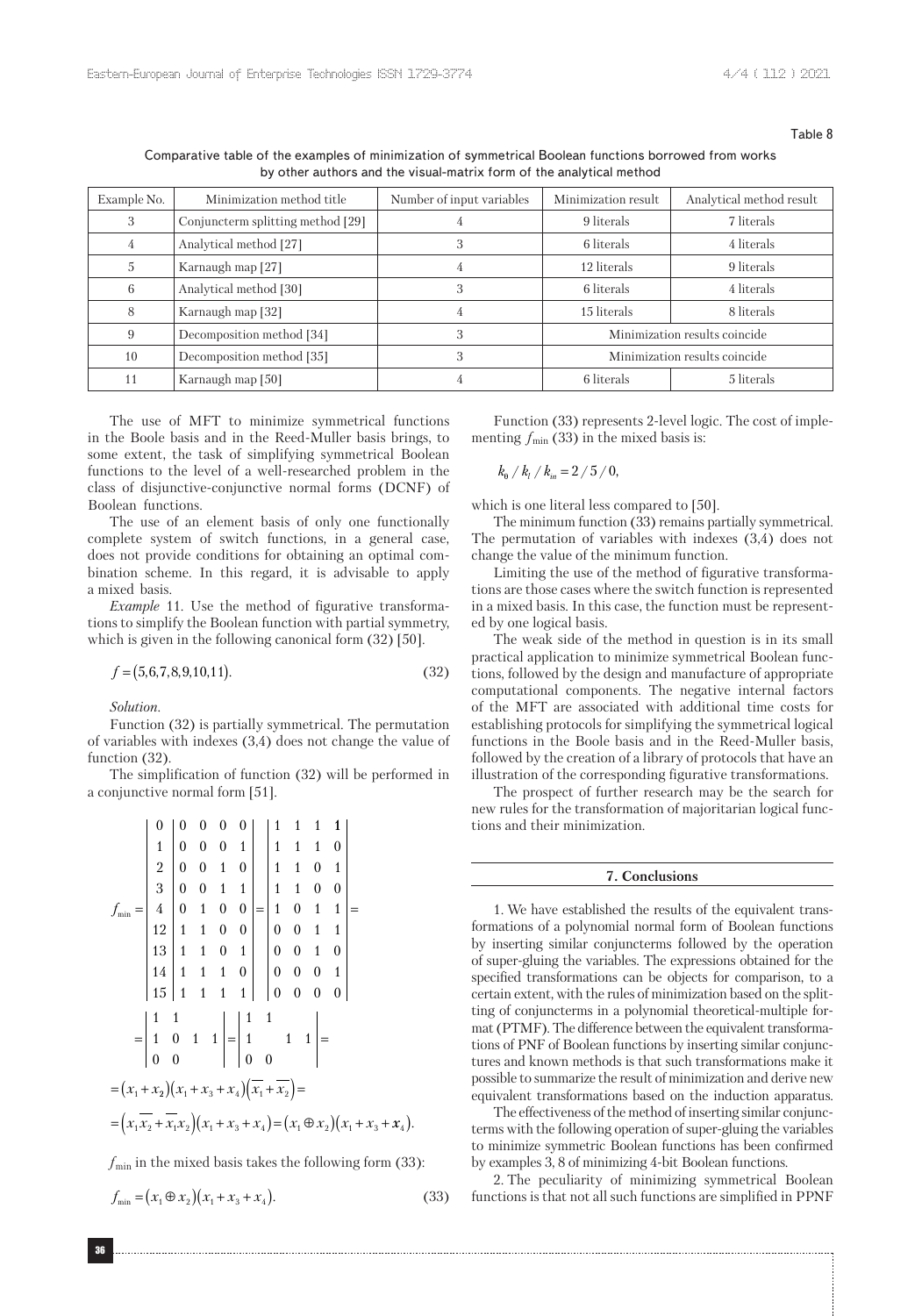or PCNF of the main basis  $\{ \vee, \wedge, \neg \}$ . In the absence of minimization of the given function in the main basis, attempts should be made to optimize the function in the polynomial basis  $\{\wedge, \oplus, 1\}$ , using the Reed-Muller algebra.

The difference between the method of figurative transformations is that the method is based on the binary combinatorial systems with repeated 2-(*n*, *b*)-design, 2-(*n, x/b*)-design, whose mathematical apparatus is a sufficient resource to minimize symmetrical Boolean functions. This makes it possible to do without auxiliary objects, such as Karnaugh maps, Weich diagrams, acyclic graph, non-directed graph, coverage tables, cubes, etc. The interpretation of the result is that there are no symmetrical logical functions (except minimal) that cannot be simplified.

The effectiveness of the method of figurative transformations to minimize symmetric Boolean functions is mainly confirmed by examples 4, 6 (the minimization of 3-bit partially symmetric Boolean functions); example 5 (minimizing the 4-bit partially symmetric Boolean function).

3. The algebraic apparatus of polynomial basis makes it possible to implement the method of figurative transformations to minimize symmetrical Boolean functions in the Reed-Muller basis  $\{\wedge, \oplus, 1\}$ . The peculiarity of simplifying the symmetrical Boolean functions in the polynomial basis is that the function must be singular unless it is specified in another way. The difference between the minimization of symmetric polynomial functions by MFT and known methods is the existence of the procedure for inserting similar conjuncterms with the following operation of super-gluing the variables. That expands optimization options, which increases the efficiency of the procedure for minimizing symmetrical Boolean functions of PNF by the method of figurative transformations. The interpretation of the result is that the technology of simplification of polynomial functions makes it possible during the equivalent transformations to transfer from the Reed-Muller algebra to the Boole algebra, and vice versa.

An illustrative (figurative) description is visual, which makes it possible to simultaneously represent a system of relations between individual variables of the problem. Thus, the figurative form of information in the form of combinatorial objects provides a greater chance to determine the algorithm for minimizing Boolean functions. Combinatoric objects, in this case, are the 2-dimensional binary matrices 2- $(n, b)$ -design, or incomplete 2- $(n, x/b)$ -design, and, in essence, of the combinatoric images themselves. As a result, the verbal procedures of algebraic transformations are replaced by equivalent figurative transformations.

The effectiveness of the method of figurative transformations to minimize symmetric Boolean functions in the polynomial basis has been confirmed by examples 7, 8 (the minimization of 4-bit partially symmetric Boolean functions).

4. The results of simplifying the functions in the comparative examples by the method of figurative transformations and decomposition methods coincide but the procedure for figurative transformations is much simpler. Interpretation of the result of simplification of the Boolean function, in particular, is the presence of a method for inserting similar conjuncterms with the following operation of super-gluing the variables.

The effectiveness of the method of figurative transformations, in comparison with the decomposition methods, to minimize symmetric Boolean functions has been confirmed by example 9 (the minimization of a 4-bit partially symmetric Boolean function; example 10 (the minimization of 3-bit partially symmetrical Boolean function).

5. Proper optimization of the logical structure of the symmetrical 4-input adder of binary codes by the analytical method has been confirmed by the introduction of an apparatus of equivalent figurative transformations to minimize Boolean functions. The obtained logical scheme of the 4-input symmetrical adder is optimal; it has less complexity compared to the schemes given in the open patents of the USSR related to symmetric 4-input adders.

#### References

- 1. Shannon, C. E. (1938). A symbolic analysis of relay and switching circuits. Electrical Engineering, 57 (12), 713–723. doi: https://doi.org/10.1109/ee.1938.6431064
- 2. Avgul', L. B., Petrochenko, A. S. (1989). Dekompozitsiya simmetricheskih bulevyh funktsiy i bulevyh funktsiy s chastichnoy simmetriey v bazise monotonnyh funktsiy. Kibernetika i sistemniy analiz, 3, 26–40.
- 3. Sasao, T. (1993). FPGA Design by Generalized Functional Decomposition. Logic Synthesis and Optimization, 233–258. doi: https://doi.org/10.1007/978-1-4615-3154-8\_11
- 4. Svirshcheva, E. A. (1988). Strukturniy sintez neizomorfnyh sistem s odnorodnymi komponentami. Kharkiv, 256. Available at: http://www.techlibrary.ru/b1/2z1c1j1r2a1f1c1a\_3l.2h.\_2z1t1r1u1l1t1u1r1o2c1k\_1s1j1o1t1f1i\_1o1f1j1i1p1n1p1r1v1o2c1w\_ 1s1j1s1t1f1n\_1s\_1p1e1o1p1r1p1e1o2c1n1j\_1l1p1n1q1p1o1f1o1t1a1n1j.\_1998.pdf
- 5. Rytsar, B. Ye. (1996). Do formalizatsiyi symetrychnykh lohichnykh funktsiy n zminnykh. Materialy mizhnar. konf. «Suchasni problemy avtomatyzovanoi obrobky i vyrobnytstva radioelektronnykh zasobiv zastosuvannia zasobiv zviazku». Ch. 2. Lviv-Slavsk, 28–30.
- 6. Rytsar, B. Ye. (1999). Dekompozytsiya bulovykh funktsiy metodom q-rozbyttia. Upravlyayushchie sistemy i mashiny, 5, 29–42.
- 7. Povarov, G. N. (1960). O gruppovoy invariantnosti bulevyh funktsiy. Primenenie logiki v nauke i tekhnike. Moscow: Izd-vo AN SSSR. Available at: https://www.twirpx.com/file/2906517/
- 8. Mukhopadhyay, A. (1963). Detection of Total or Partial Symmetry of a Switching Function with the Use of Decomposition Charts. IEEE Transactions on Electronic Computers, EC-12 (5), 553–557. doi: https://doi.org/10.1109/pgec.1963.263654
- 9. Das, S. R., Sheng, C. L. (1971). On Detecting Total or Partial Symmetry of Switching Functions. IEEE Transactions on Computers, C-20 (3), 352–355. doi: https://doi.org/10.1109/t-c.1971.223243
- 10. Lupanov, O. B. (1965). Ob odnom podhode k sintezu upravlyayushchih sistem printsipe lokal'nogo kodirovaniya. Problemy kibernetiki, 14, 31–110. Available at: http://new.math.msu.su/department/dm/dmmc/publ\_4.htm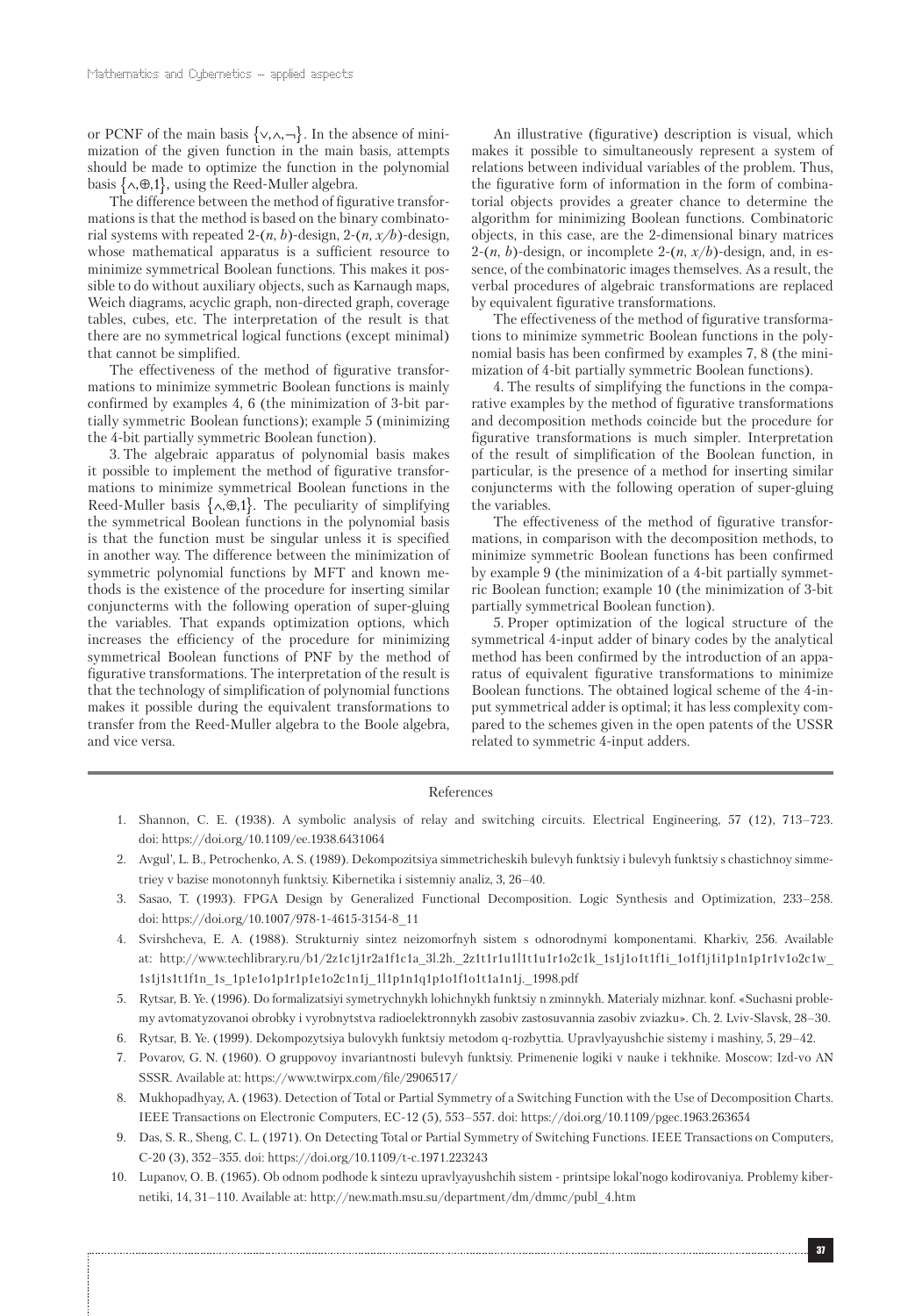- 11. Avgul', L. B. (1996). Polinomial'noe razlozhenie simmetricheskih bulevyh funktsiy tablichnym metodom. Kibernetika i sistemnyy analiz, 6, 59–71.
- 12. Rytsar, B. E. (1997). Metod minimizatsii bulevyh funktsiy. Problemy upravleniya i informatiki, 2, 100–113.
- 13. Paulin, O. N., Lyahovetskiy, A. M. (2002). Model' i metod proektirovaniya mnogooperandnogo summatora na baze simmetricheskih funktsiy. Tr. mezhdunar. konf. po induktivnomu modelirovaniyu «MKIM – 2002». Lviv, 208–213.
- 14. Paulin, O. N., Drozd, Yu. V. (1998). O sinteze logicheskih moduley, opisyvaemyh simmetricheskimi funktsiyami. Mat-ly mezhdunar. NTK «Priborostroenie». Evpatoriya, 189–192.
- 15. Schnieber, M., Froehlich, S., Drechsler, R. Depth Optimized Synthesis of Symmetric Boolean Functions. Available at: http://www. informatik.uni-bremen.de/agra/doc/konf/2021\_ISVLSI\_SymmetricFunctions.pdf
- 16. Burmistrov, S. V., Panasco, O. M., Kovalska, N. V. (2018). Matrix method of parallel decomposition for minimization of symmetric boolean functions in the form of extended polynomial. Bulletin of Cherkasy State Technological University, 1, 130–135. doi: https://doi.org/10.24025/2306-4412.1.2018.162604
- 17. Papakonstantinou, G. (2014). A parallel algorithm for minimizing esop expressions. Journal of Circuits, Systems and Computers, 23 (01), 1450015. doi: https://doi.org/10.1142/s0218126614500157
- 18. Brandão, L. T. A. N., Çalık, Ç., Sönmez Turan, M., Peralta, R. (2019). Upper bounds on the multiplicative complexity of symmetric Boolean functions. Cryptography and Communications, 11 (6), 1339–1362. doi: https://doi.org/10.1007/s12095-019-00377-3
- 19. Zhang, J. S., Mishc, A., Brayton, R., Chrzanowska-Jeske, M. (2006). Symmetry detection for large Boolean functions using circuit representation, simulation, and satisfiability. 2006 43rd ACM/IEEE Design Automation Conference. doi: https://doi.org/10.1109/ dac.2006.229269
- 20. Drechsler, R., Becker, B. (1995). Sympathy: fast exact minimization of fixed polarity Reed-Muller expressions for symmetric functions. Proceedings the European Design and Test Conference. ED&TC 1995. doi: https://doi.org/10.1109/edtc.1995.470414
- 21. Drechsler, R. (1997). Pseudo Kronecker expressions for symmetric functions. Proceedings Tenth International Conference on VLSI Design. doi: https://doi.org/10.1109/icvd.1997.568188
- 22. Möller, D., Molitor, P., Drechsler, R. (1995). Symmetry Based Variable Ordering for ROBDDs. Logic and Architecture Synthesis, 70–81. doi: https://doi.org/10.1007/978-0-387-34920-6\_7
- 23. Arnold, R. F., Harrison, M. A. (1963). Algebraic Properties of Symmetric and Partially Symmetric Boolean Functions. IEEE Transactions on Electronic Computers, EC-12 (3), 244–251. doi: https://doi.org/10.1109/pgec.1963.263535
- 24. Rytsar, B. Y. (2003). Identification of symmetry of boolean function decomposition cloning method. 6th International Conference on Telecommunications in Modern Satellite, Cable and Broadcasting Service, 2003. TELSIKS 2003. doi: https://doi.org/10.1109/ telsks.2003.1246296
- 25. Solomko, M. (2021). Developing an algorithm to minimize boolean functions for the visual-matrix form of the analytical method. Eastern-European Journal of Enterprise Technologies, 1 (4 (109)), 6–21. doi: https://doi.org/10.15587/1729-4061.2021.225325
- 26. Solomko, M., Batyshkina, I., Khomiuk, N., Ivashchuk, Y., Shevtsova, N. (2021). Developing the minimization of a polynomial normal form of boolean functions by the method of figurative transformations. Eastern-European Journal of Enterprise Technologies, 2 (4 (110)), 22–37. doi: https://doi.org/10.15587/1729-4061.2021.229786
- 27. Paulin, O. N., Yanko, V. G. (2014). O minimizatsii simmetricheskih bulevyh funktsiy. Konferentsiya «Modern Problems And Ways Of Their Solution In Science, Transport, Production And Education 2014». SWorld.
- 28. Rytsar, B. Ye. (2013). A Numeric Set-Theoretical Interpretation of Polynomial Zhegalkin. Upravlinnia systemamy i mashynamy, 1, 11–26. Available at: http://dspace.nbuv.gov.ua/handle/123456789/83125
- 29. Rytsar, B. Ye. (2015). New minimization method of logical functions in polynomial set-theoretical format. 1. Generalized rules of conjuncterms simplification. Upravlyayushchie sistemy i mashiny, 2, 39–57. Available at: http://dspace.nbuv.gov.ua/ handle/123456789/87194
- 30. Yablonskiy, S. V. (1986). Vvedenie v diskretnuyu matematiku. Moscow: Nauka, 384. Available at: https://stugum.files.wordpress. com/2014/03/yablonskiy-vvedenie-v-diskretnuyu-matematiku.pdf
- 31. Rytsar, B. Y. (2019). A New Method for Symmetry Recognition in Boolean Functions Based on the Set-Theoretical Logic Differentiation. I. Control Systems and Computers, 4 (282), 3–13. doi: https://doi.org/10.15407/csc.2019.04.003
- 32. Tran, A. (1987). Graphical method for the conversion of minterms to Reed-Muller coefficients and the minimisation of exclusive-OR switching functions. IEE Proceedings E Computers and Digital Techniques, 134 (2), 93. doi: https://doi.org/10.1049/ip-e.1987.0016
- 33. Zakrevskiy, A. D. (1981). Logicheskiy sintez kaskadnyh skhem. Moscow, 416. Available at: https://urss.ru/cgi-bin/db.pl?lang= Ru&blang=ru&page=Book&id=272497
- 34. Barkalov, A. A., Krasichkov, A. A. (2002). Metody dekompozitsii bulevyh funktsiy. Naukovi pratsi DonNTU, 39, 116–121.
- 35. Rytsar, B. E. (2009). A new approach to the decomposition of boolean functions. 4. Non-disjoint decomposition: p,q-partition. Kibernetika i sistemniy analiz, 3, 15–41. Available at: http://dspace.nbuv.gov.ua/handle/123456789/44365
- 36. Rytsar, B. Ye. (2013). Rytsar, B. Ye. (2013). Minimization of logic functions system by konjuncterms parallel splitting method. Visnyk Natsionalnoho universytetu «Lvivska politekhnika». Radioelektronika ta telekomunikatsiyi, 766, 18–27. Available at: http://nbuv.gov.ua/UJRN/VNULPPT\_2013\_766\_6